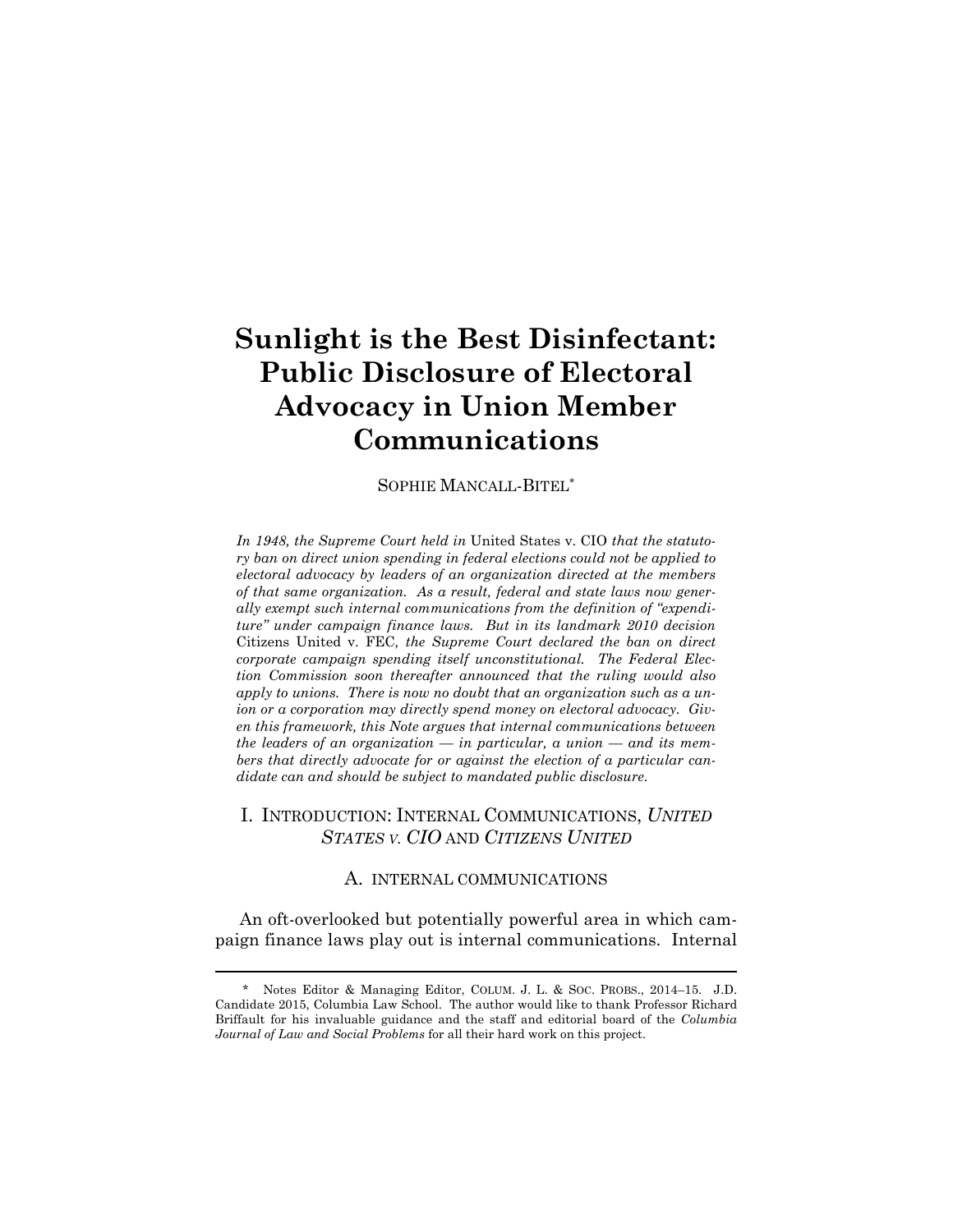communications are materials such as publications, newsletters and pamphlets that unions send to their members or corporations to their shareholders. These communications are powerful because of the large memberships unions possess and the influence union leaders have over their members. Union membership is by definition connected to the workplace, and thus workers are usually members of only one union. By contrast shareholders typically have diversified portfolios and are therefore less susceptible to propaganda disseminated through corporate communications. Members of labor unions do not trade their memberships. Moreover, union members are more likely to share certain political views with union leadership by virtue of their common interests, specifically, political support for their particular industry.

The sheer size of union membership makes their political activities particularly important. For example, the National Education Association, America's largest labor union, has 3 million members.<sup>1</sup> AFSCME, the American Federation of State, County and Municipal Employees, has 1.6 million members.2 And the famous AFL-CIO, an umbrella labor federation, includes more than 12 million members in its 57 unions nationwide.3

Until 2010, unions and corporations were barred from making direct expenditures and contributions in federal elections by the Tillman Act of 19074 and the Taft–Hartley Act of 1947.5 They could influence elections only by setting up segregated funds, often called political action committees (PACs), under the framework of the Federal Election Campaign Act of 1971 (FECA).<sup>6</sup> It was within this legal landscape that the Court handed down its major decision analyzing member communications under federal campaign finance law: *United States v. Congress of Industrial Organizations, et al*.7 In that case, the Court held that member communications need not be publicly disclosed.

4. Tillman Act, ch. 420, 34 Stat. 864 (1907).

<sup>1.</sup> *About NEA*, NAT'L EDUC. ASS'N, http://www.nea.org/home/2580.htm (last visited Jan. 5, 2014).

<sup>2.</sup> *We Are AFSCME*, AM. FED'N ST. COUNTY & MUN. EMPS., http://www.afscme.org/ union/about (last visited Jan. 5, 2014).

<sup>3.</sup> *About the AFL-CIO*, AM. FED'N ST. COUNTY & MUN. EMPS., http://www.aflcio.org/about (last visited Jan. 5, 2014).

 <sup>5.</sup> Labor Management Relations (Taft–Hartley) Act, 61 Stat. 159 (1947), amending Federal Corrupt Practices Act, 2 U.S.C. § 251 (repealed).

 <sup>6.</sup> Federal Election Campaign Act of 1971 (FECA), 52 U.S.C. § 30118 (Supp. II 2014).

 <sup>7.</sup> United States v. Cong. of Indus. Orgs., 335 U.S. 106 (1948).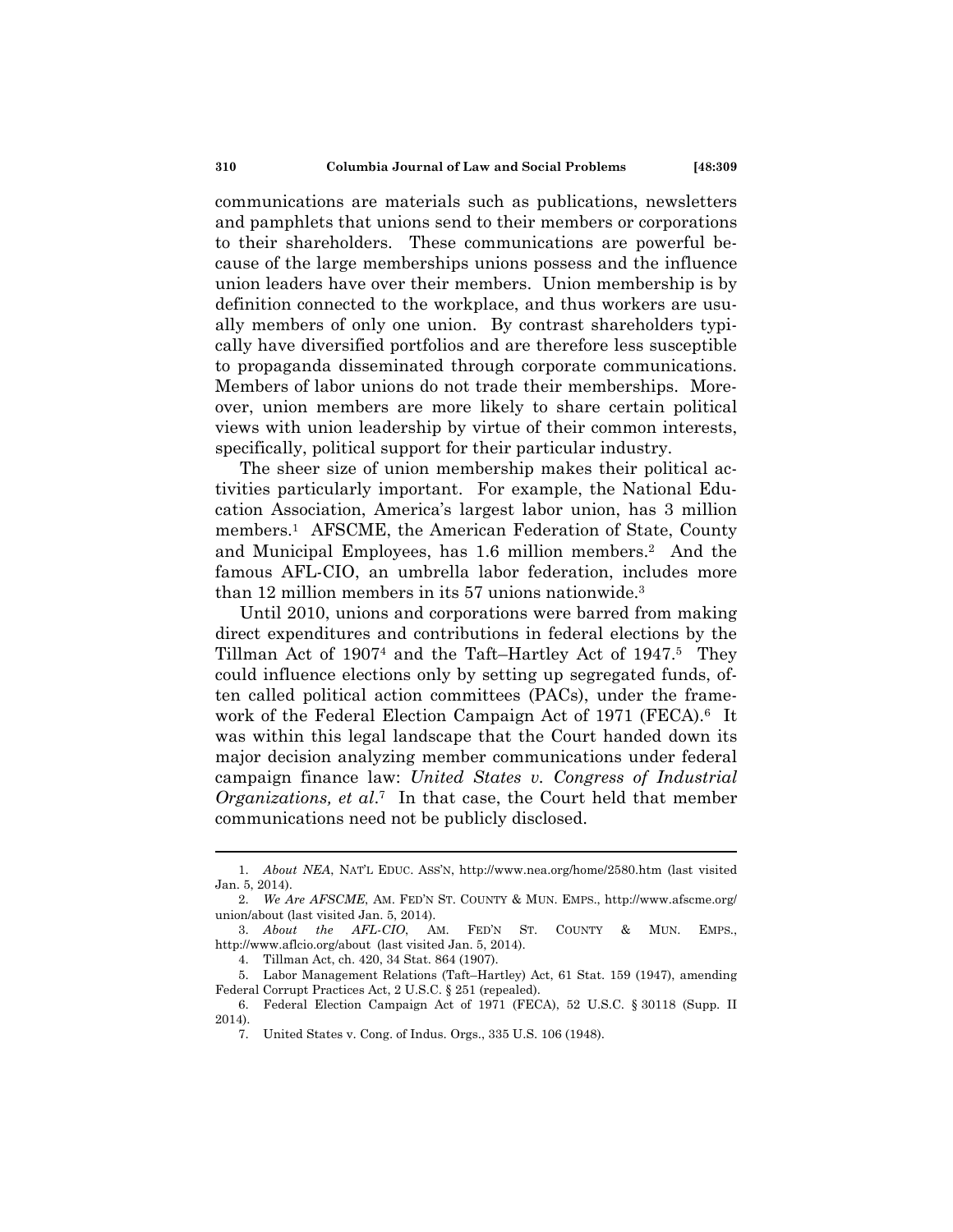In 2010, however, the Supreme Court struck down the underlying ban on direct campaign contributions by unions and corporate bodies in *Citizens United v. Federal Election Commission (FEC)*.8 A change in disclosure rules may be in order on the heels of *Citizens United*'s push for disclosure in place of contribution and expenditure limitations. A series of post-*Citizens United* circuit court cases have analyzed challenges to disclosure requirements under exacting scrutiny, the intermediate standard for judicial review mandated by the Supreme Court. A possible disclosure requirement for union-wide communications is in line with these cases, and federal, state and local governments should implement such regulations.

#### B. *UNITED STATES V. CIO*

In 1948, the Supreme Court examined member communications distributed by part of the Congress of Industrial Organizations (CIO). In *United States v. CIO*, the Court decided that regularly scheduled internal communications that expressly advocate for or against the election of a federal official do not fall within the definition of "expenditures" under the Federal Corrupt Practices Act (FCPA).9 Thus, the federal ban on union spending did not apply to such communications.10

At issue in the case was a regular edition of the CIO's weekly periodical. The front page included a statement from the union's president calling for the election of a particular congressional candidate. Justice Stanley Forman Reed, writing for the Court, emphasized the regular nature of the periodical in holding it exempt from the definition of "independent expenditure" in federal campaign finance law.11 "Members of unions paying dues and stockholders of corporations," wrote Justice Reed, "know of the practice of their respective organizations in regularly publishing periodicals."12 Because members should be on notice that their organizations distribute regular publications, Justice Reed reasoned, those organizations that devote union dues or corporate funds to create said publications have the right to use them as

 <sup>8.</sup> Citizens United v. Fed. Election Comm'n, 558 U.S. 310 (2010).

<sup>9.</sup> *Cong. of Indus. Orgs.*, 335 U.S. at 123–24; Federal Corrupt Practices Act, 2 U.S.C. § 241 (repealed 1972).

<sup>10.</sup> *Cong. of Indus. Orgs.*,335 U.S. at 121.

<sup>11.</sup> *Id.* at 123.

<sup>12.</sup> *Id.*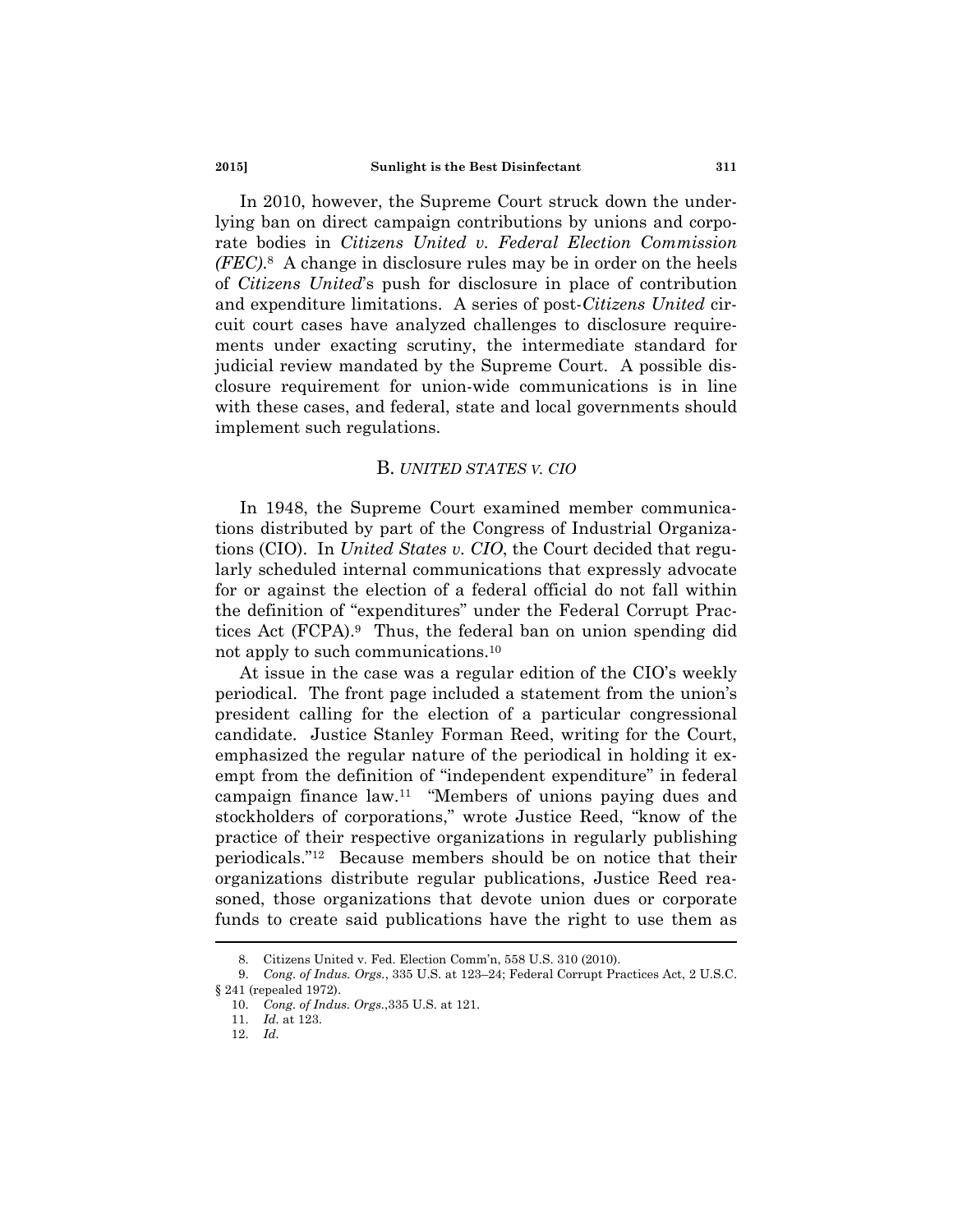they see fit, even if that means directly influencing a federal election.13 While Justice Reed recognized a difference between a typical union publication, which would merely report on the union's recent activities and efforts, and one that advocates for a particular candidate or measure, he found "the line separating the two classes is not clear."14 Because of the difficulty of line-drawing in such a scenario and members' notice that unions (and corporations) do spend their money on such periodicals, the Court refused to find a union periodical that called for the election of a particular candidate to be a campaign finance "expenditure."

As discussed below, since 1948, federal law as well as some state and local laws have followed *United States v. CIO* by generally exempting internal or member communications from the definition of "expenditure" under campaign finance laws.<sup>15</sup> However, this result was not explicitly mandated by the 1948 decision. A regime of public disclosure of internal communications would not violate *United States v. CIO* and would serve the interests of not only the organization's members or shareholders but also the public by providing information about which candidates are heavily supported by certain powerful organizations. While organizations' public support reveals the identities of certain candidates' major backers, existing laws have created a gap in knowledge about the extent to which candidates have received support and may reciprocate in office. Because current Supreme Court jurisprudence would allow the government to require disclosure of internal communications, local, state and federal governments should do so.

# C. THE EFFECT OF *UNITED STATES V. CIO*: LAWS EXEMPTING INTERNAL COMMUNICATIONS FROM THE DEFINITION OF "EXPENDITURE"

A major effect of the 1948 decision is that federal law, as well as some state and local laws, exempt union member communications from the disclosure requirements that would otherwise apply to all independent expenditures (expenditures made by people or organizations not in contact with or connected to a campaign

<sup>13.</sup> *Id.*

<sup>14.</sup> *Id.* at 122.

 <sup>15.</sup> See *infra* Part I.C for examples of how federal, state and local laws currently treat internal communications.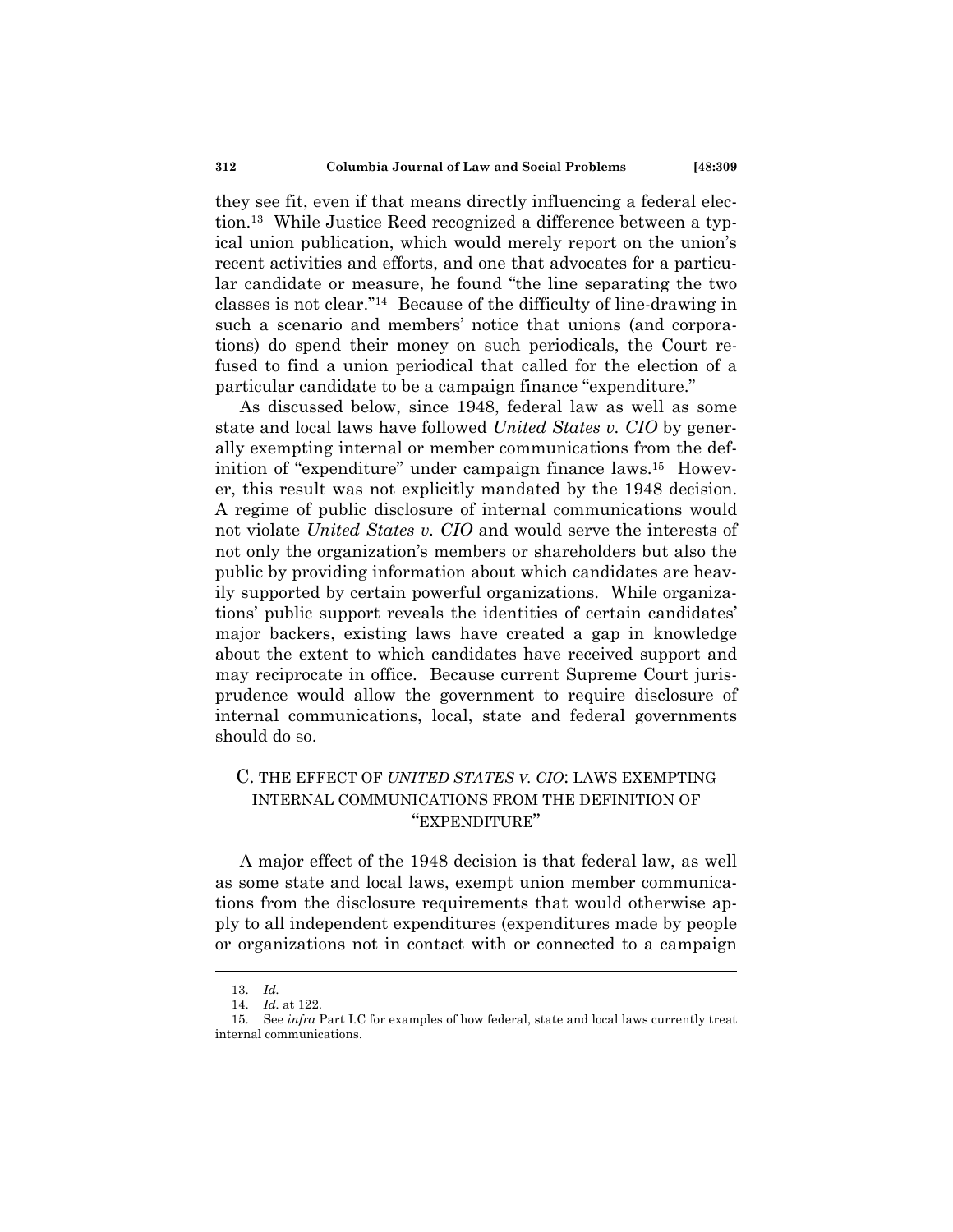that advocate for or against a certain candidate or ballot proposal).16 Most notably, FECA exempts from the term "expenditure"

any communication by any membership organization or corporation to its members, stockholders, or executive or administrative personnel, if such membership organization or corporation is not organized primarily for the purpose of influencing the nomination for election, or election, of any individual to Federal office, except that the costs incurred by a membership organization (including a labor organization) or by a corporation directly attributable to a communication expressly advocating the election or defeat of a clearly identified candidate (other than a communication primarily devoted to subjects other than the express advocacy of the election or defeat of a clearly identified candidate), shall, if such costs exceed \$2,000 for any election, be reported to the Commission  $\dots$ .<sup>17</sup>

To be sure, FECA does require public disclosure of internal communications after a union or corporation surpasses the spending threshold of \$2,000 in an election. But even if the union or corporation spends more than that amount, a loophole remains. So long as the communication is "primarily devoted to other subjects," it does not fall within the FECA definition of "expenditure," even if it contains express political advocacy.18 This exemption covers the type of communication that was the subject of *United States v. CIO*: regularly scheduled newsletters or other publications that include a message advocating for or against a particular candidate.

While the federal law requires public disclosure of internal communications after the organization meets a minimum level of spending, some state and local laws completely exempt such communications from disclosure. For example, New York City, which has a municipal agency devoted solely to implementing its

<sup>16.</sup> *See, e.g.*, Federal Election Campaign Act of 1971, 52 U.S.C. § 30101(9)(B)(iii) (Supp. II 2014); CAL. GOV'T CODE § 85312 (West 2012); N.Y.C. Campaign Fin. Board Rule 13-02(b)(2), *available at* http://www.nyccfb.info/act-program/rules/index.aspx#13\_02.

 <sup>17.</sup> Federal Election Campaign Act of 1971, 52 U.S.C. § 30101(9)(B)(iii) (Supp. II 2014).

<sup>18.</sup> *Id.*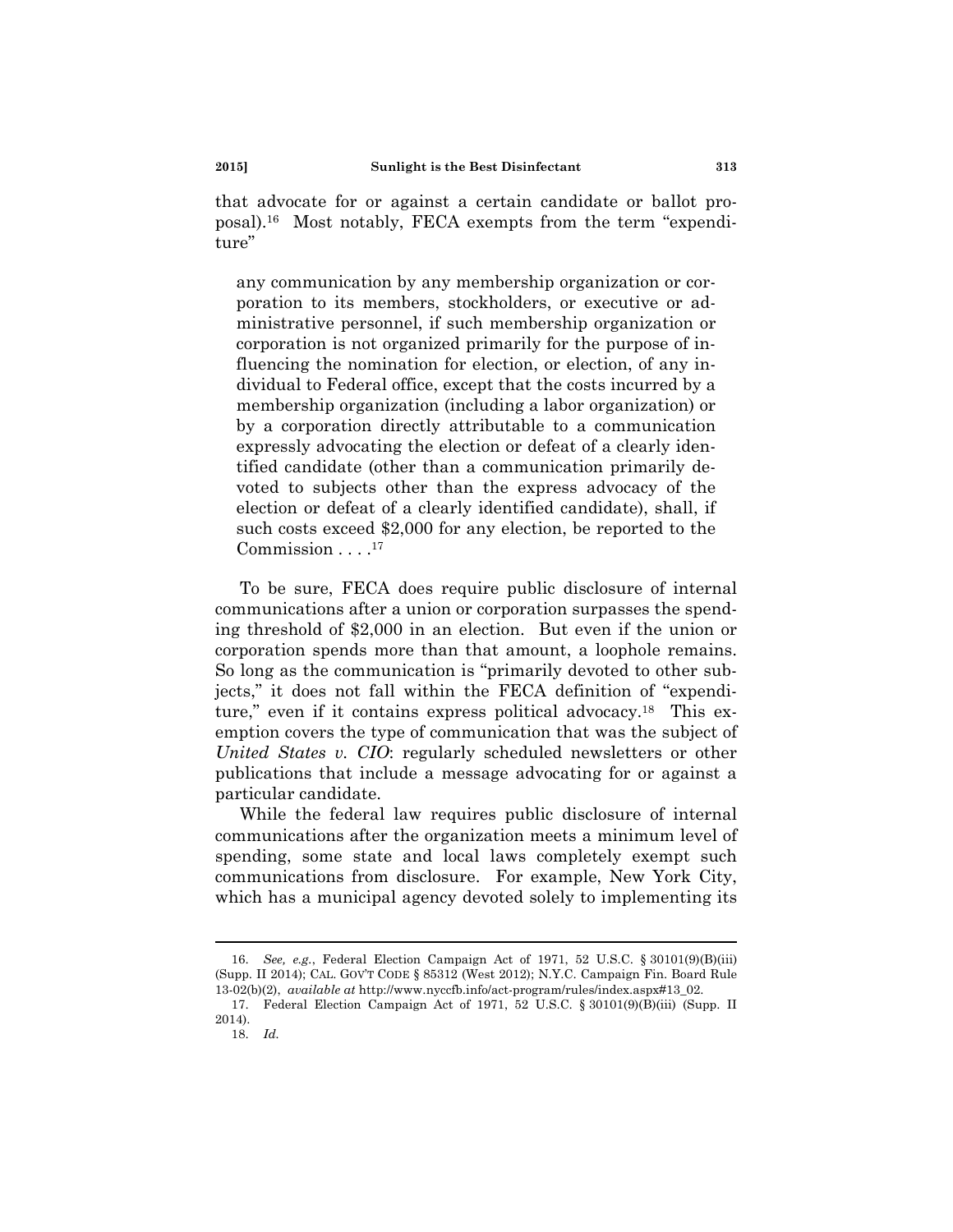campaign finance program, broadly exempts such communications from its independent expenditure reporting rules:

Routine newsletters or periodicals; telephone calls; handdelivered printed materials prominently marked with the words "for [name of entity] [members/stockholders] only"; and communications relating to the internal deliberations of an entity's endorsements shall not be required to be reported, provided that the communication is directed solely to and intended to reach only the entity's own members or stockholders.19

Again, this rule mirrors *United States v. CIO*'s exemption of regular member communications, as opposed to special mailers dedicated only to election advocacy. However, this rule goes further and also exempts routine periodicals as well as all telephone calls or hand-delivered materials, so long as they clearly state that they are intended only for members or stockholders.20 This removes these communications from the reasoning of the 1948 *CIO* case, which rested largely on the idea that union members and corporate stockholders have prior notice that their organization will spend some money on regular member communications.

# D. *CITIZENS UNITED* AND THE EMERGENCE OF DISCLOSURE AS A REGULATORY REGIME

Sixty-two years after *CIO*, the Supreme Court handed down a decision that reinforced the availability of disclosure as a method for regulating member communications. In 2010, the Court's decision in *Citizens United v. FEC* ushered in drastic change in campaign finance law. Most famously, Justice Anthony Kennedy's majority opinion held that the previous ban on corporation and union spending in federal elections was an unconstitutional bar to free speech.<sup>21</sup> The case centered on a nonprofit organization, Citizens United, which had produced a 90-minute documen-

 <sup>19.</sup> N.Y.C. Campaign Fin. Board Rule 13-02(b)(2), *available at* http://www.nyccfb.info/ act-program/rules/index.aspx#13\_02.

 <sup>20.</sup> Though the language of the rule could be read more narrowly by modifying each phrase with the word "routine," the New York City Campaign Finance Board interprets it more broadly. Email from Danny Frost, Assoc. Counsel, New York City Campaign Fin. Bd., to the author (Feb. 20, 2014).

<sup>21.</sup> *See* Citizens United v. Fed. Election Comm'n, 558 U.S. 310, 319 (2010).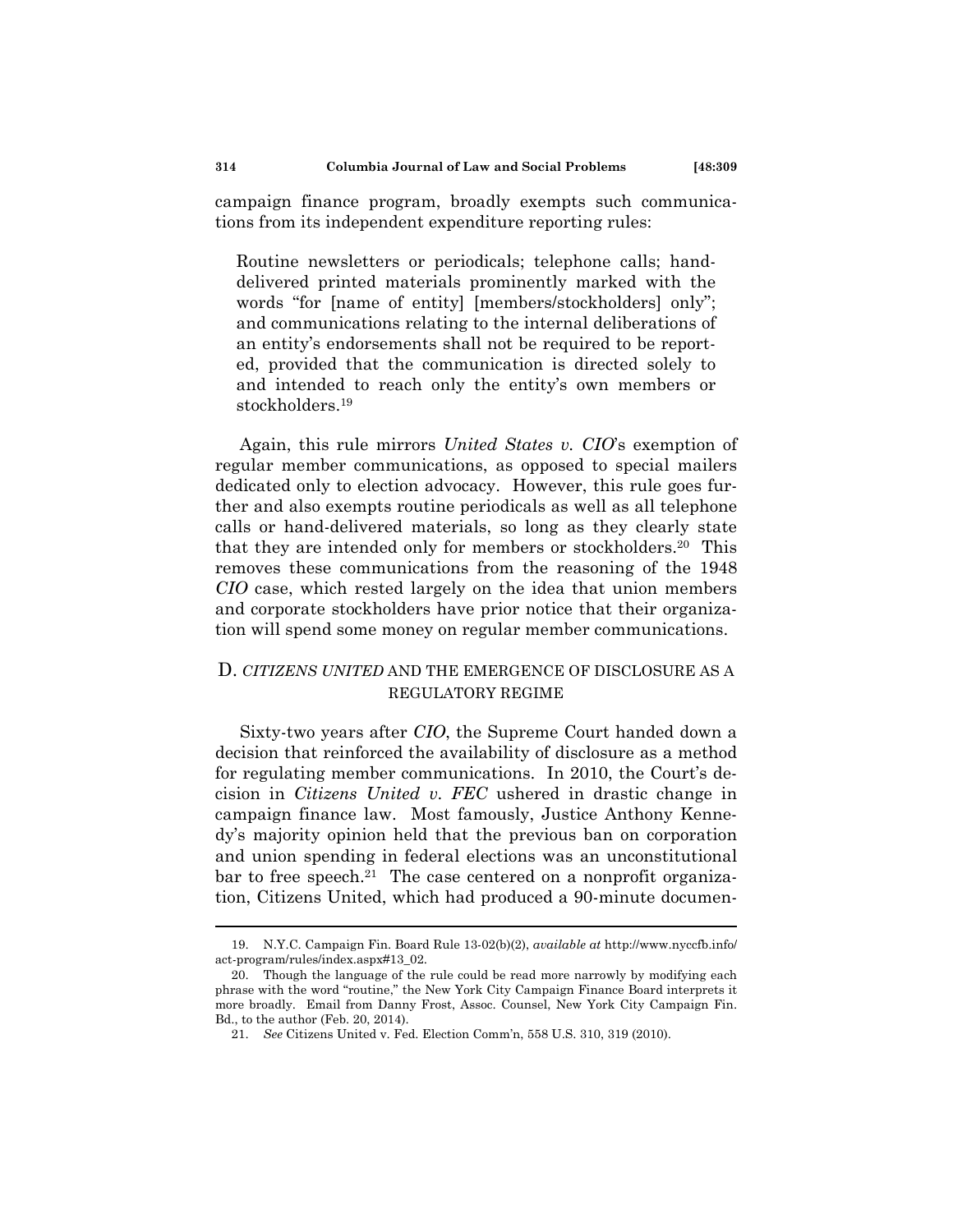tary about then-presidential candidate Hillary Clinton.22 The documentary was released in theaters and subsequently on DVD and featured heavily negative commentary about Clinton.23 Citizens United then produced television ads promoting the documentary.24 These ads were at the center of the controversy in the case because the Bipartisan Campaign Reform Act ("BCRA" or the McCain–Feingold Act) prohibited ads produced by corporations that expressly advocate for or against the election of a candidate within 30 days of a primary election or 60 days of a general election.25 Citizens United challenged the constitutionality of Section 441b of the BCRA, and the Court found it unconstitutional.26

The greatest impact of the Court's decision came from its determination that corporations, like people, have First Amendment rights that cannot be suppressed simply because of the identity of the speaker. Accordingly, the previous ban on spending that limited corporate speech since the Tillman Act of 1907 was deemed unconstitutional.27 Following longstanding Supreme Court precedent, *Citizens United* also declared that because the First Amendment applies to the regulation of campaign funds, campaign finance laws would need to withstand heightened levels of scrutiny when facing judicial review.28 It is a tenet of Supreme Court jurisprudence that laws curtailing the First Amendment are subject to higher scrutiny.29

<sup>22.</sup> *Id.* at 319–20.

<sup>23.</sup> *Id.* 

<sup>24.</sup> *Id.* 

<sup>25.</sup> *Id.*; *see also* Bipartisan Campaign Reform Act of 2002 (BCRA) (McCain–Feingold Act), Pub. L. 107-55, 116 Stat. 81.

<sup>26.</sup> *Citizens United*, 558 U.S. at 365. That provision prohibited the use of corporate funds for express electoral advocacy. Bipartisan Campaign Reform Act, 2 U.S.C. § 441b, *invalidated by Citizens United*, 558 U.S. 310 (2010).

 <sup>27.</sup> While *Citizens United* does not directly apply to unions, the Federal Election Commission (FEC) announced soon after that ruling that it would no longer enforce the ban on union spending in federal elections. Press Release, Fed. Election Comm'n, FEC Statement on the Supreme Court's Decision in Citizens United v. FEC (Feb. 5, 2010) *available at* http://www.fec.gov/press/press2010/20100205CitizensUnited.shtml. For a discussion of the ways federal law treats unions and corporations differently in campaign finance law, *see* Benjamin I. Sachs, *Unions, Corporations, and the Political Opt-Out Rights After* Citizens United, 112 COLUM. L. REV. 800 (2012).

 <sup>28.</sup> As discussed in detail below, the Court has since determined that the appropriate level of scrutiny for disclosure requirements in campaign finance laws — as opposed to contribution or expenditure limits — is exacting scrutiny, an intermediate standard. *See infra* note 40.

<sup>29.</sup> *See, e.g.*, United States v. O'Brien, 391 U.S. 367, 376–77 (1968).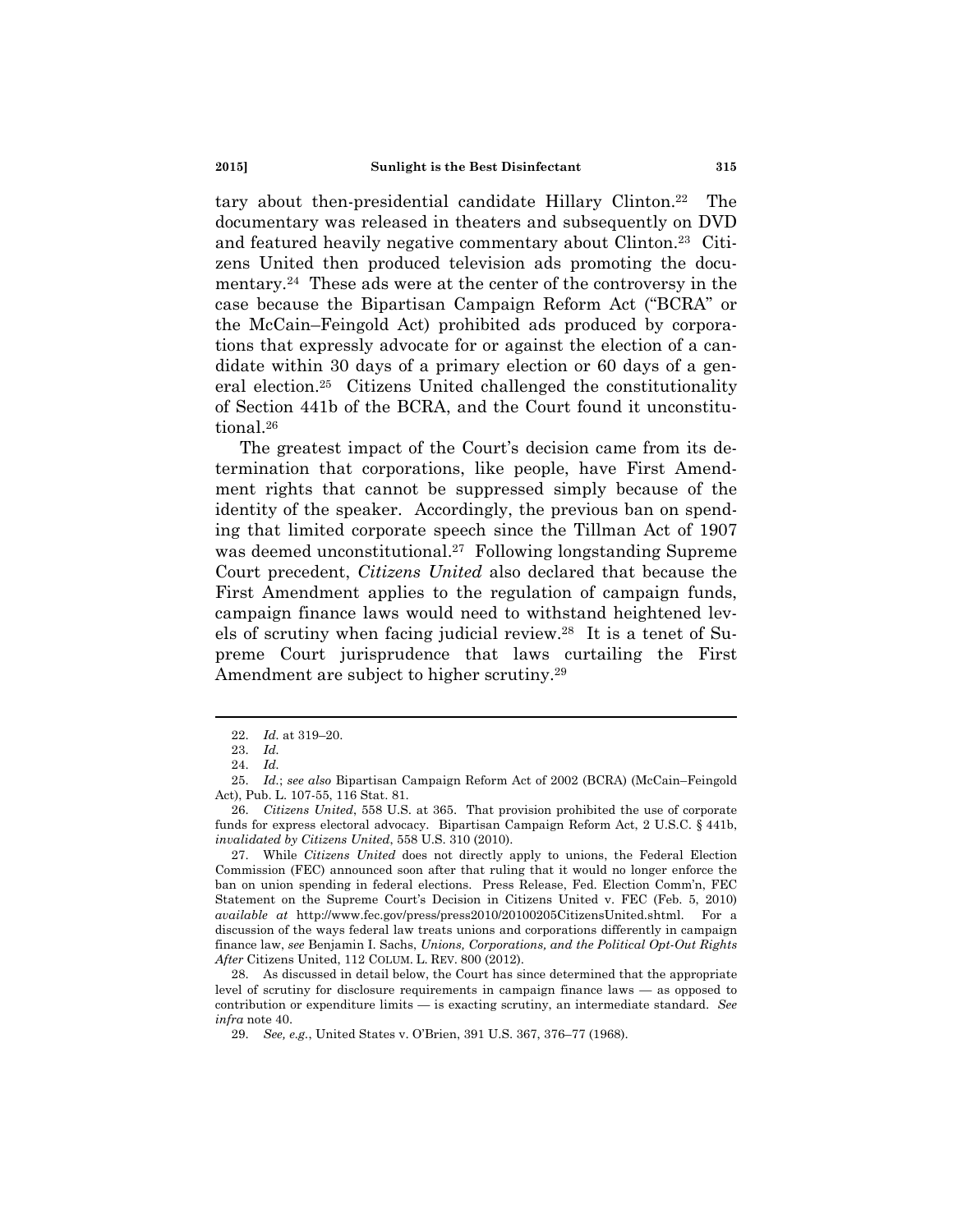Justice Kennedy's opinion also reinvigorated disclosure as a new framework for campaign finance regulations. In the years leading up to *Citizens United*, disclosure requirements were under constant attack from opponents of campaign finance regulations.30 However, these cases largely challenged either the definition of a "political action committee" that would be subject to disclosure requirements or contested older laws that required disclosure of any "express advocacy."<sup>31</sup> While these cases typically did not represent direct challenges to the disclosure laws themselves, they did chip away at disclosure as a regulatory regime.

In the Court's majority opinion, Justice Kennedy suggests the best response to concerns about corporate participation in elections is, in fact, disclosure. Specifically, "[d]isclosure permits citizens and shareholders to react to the speech of corporate entities in a proper way."32 For shareholders, disclosure of corporate spending helps them monitor the use of corporate funds — their own money — as they are spent on electioneering.<sup>33</sup> The public, meanwhile, "can see whether elected officials are 'in the pocket' of so-called moneyed interests."34

Disclosure requirements, like contribution and expenditure limits, are subject to heightened scrutiny as a possible violation of the First Amendment.35 However, the Supreme Court has long held that while compelled disclosure has the potential for substantially infringing the exercise of First Amendment rights,<sup>36</sup> at least three governmental interests are sufficient to overcome this possible constitutional objection. The first is the government's interest in providing the electorate with information about the sources of money in elections and allowing them to effectively evaluate candidates.37 The second is its interest in preventing actual or perceived corruption in federal elections, and the third

<sup>30.</sup> *See* Ciara Torres-Spelliscy, *Has the Tide Turned in Favor of Disclosure?: Revealing Money in Politics After* Citizens United *and* Doe v. Reed, 27 GA. ST. U. L. REV. 1057, 1060–64 (2011).

<sup>31.</sup> *Id.* 

 <sup>32.</sup> Citizens United v. Fed. Election Comm'n, 558 U.S. 310, 371 (2010).

<sup>33.</sup> *See* Lucian A. Bebchuk & Robert J. Jackson, Jr., *Corporate Political Speech: Who Decides?*, 124 HARV. L. REV. 83, 105-06 (2010).

<sup>34.</sup> *Citizens United*, 558 U.S. at 370.

<sup>35.</sup> *See, e.g.*, Buckley v. Valeo, 424 U.S. 1, 65 (1976) (per curiam) (upholding FECA's limitations on the amounts individuals could contribute to campaigns as well as the reporting and disclosure requirements but striking down the law's expenditure limitations).

 <sup>36.</sup> NAACP v. Alabama, 357 U.S. 449, 462 (1958).

<sup>37.</sup> *Buckley*, 424 U.S. at 66–67.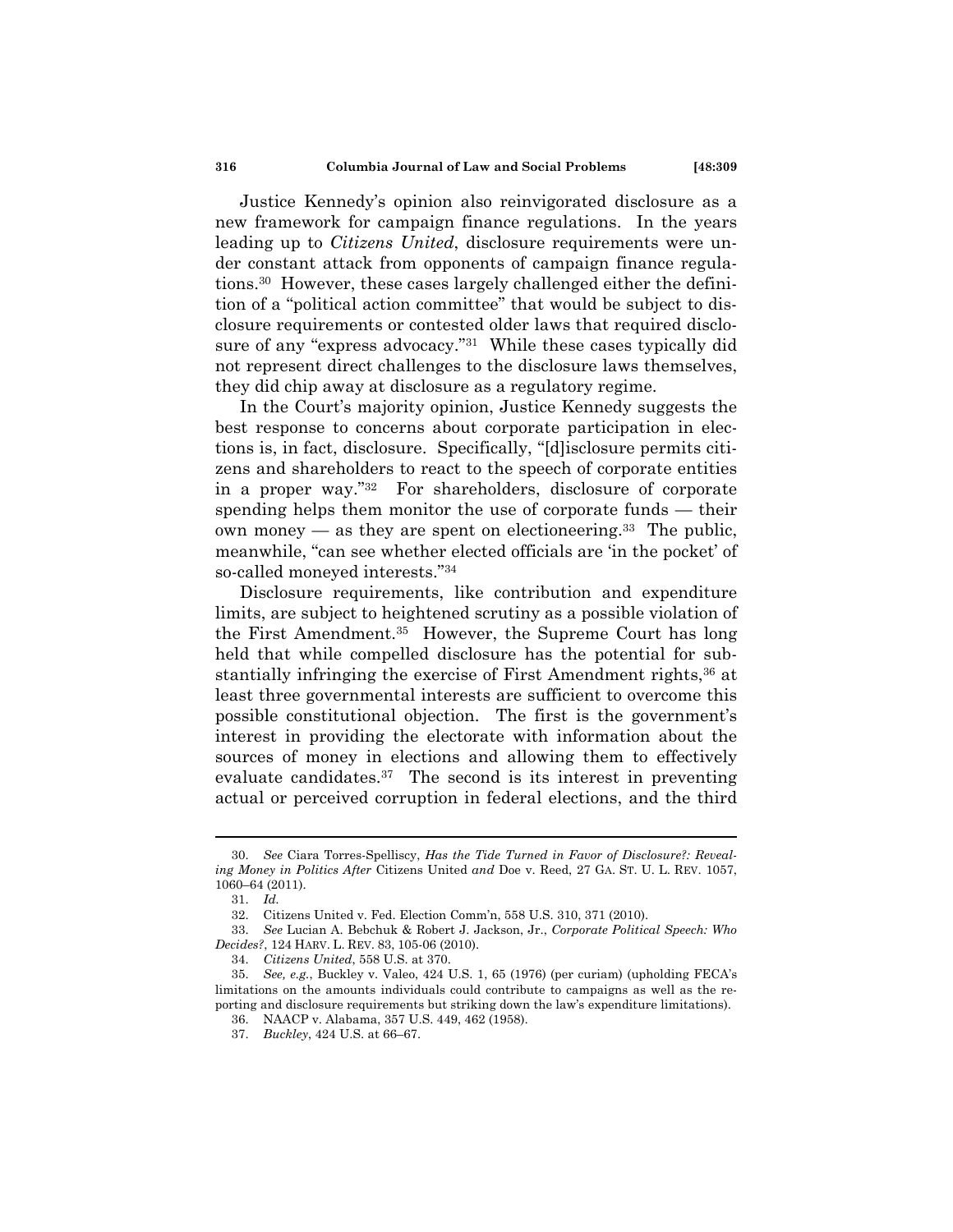is the government's interest in collecting data to detect violations of contribution limits set forth in other federal campaign finance laws.38 The Court enumerated these interests in *Buckley v. Valeo*, the seminal 1976 case that often serves as the starting point for discussions about modern campaign finance law. The *Buckley* Court, in its per curiam decision, cited Justice Brandeis in its discussion of disclosure requirements: "Publicity is justly commended as a remedy for social and industrial diseases," Justice Brandeis wrote in 1914. "Sunlight is said to be the best of disinfectants; electric light the most efficient policeman."39

Writing for the Court in *Citizens United*, Justice Kennedy followed *Buckley*'s lead. He wrote that disclosure rules must withstand only exacting scrutiny, because disclosure requirements are not a limitation on speech.<sup>40</sup> Such rules, while allowing individuals and corporations to speak freely, permit the public to assess those communications by giving it the tools to determine the legitimacy of those speaking and their messages. *Citizens United* thus leaves wide open, and even encourages, the possibility of a system of public disclosure in most areas of campaign finance law. The only qualification to the legality of a comprehensive system of disclosure in the majority opinion is that there must not be evidence of "a reasonable probability" of "threats, harassment, or reprisals" for an organization's members.<sup>41</sup> As discussed below in Part III.B, a court is highly unlikely to find a reasonable probability of threats that stem from the type of mandated disclosure suggested in this Note.

# II. SUBJECTING INTERNAL COMMUNICATIONS TO PUBLIC DISCLOSURE REQUIREMENTS

In *Buckley* and *Citizens United*, the Court intimated that disclosure, rather than outright contribution and expenditure limits,

<sup>38.</sup> *Id.* at 67–68.

<sup>39.</sup> *Id.* (citing LOUIS BRANDEIS, OTHER PEOPLE'S MONEY AND HOW THE BANKERS USE IT 62 (National Home Library Foundation ed. 1933)).

 <sup>40.</sup> Citizens United v. Fed. Election Comm'n, 558 U.S. 310, 366–67 (2010). Exacting scrutiny "requires a 'substantial relation' between the disclosure requirement and a 'sufficiently important' governmental interest." *Id.* (citing *Buckley*, 424 U.S. at 64, 66, 96). Where strict scrutiny applies, however, regulations limiting the rights at issue "may be justified only by a 'compelling state interest,' and . . . legislative enactments must be narrowly drawn to express only the legitimate state interests at stake." Roe v. Wade, 410 U.S. 113, 155 (1973).

<sup>41.</sup> *Id.* at 315 (citing McConnell v. Fed. Election Comm'n, 540 U.S. 93, 198 (2003)).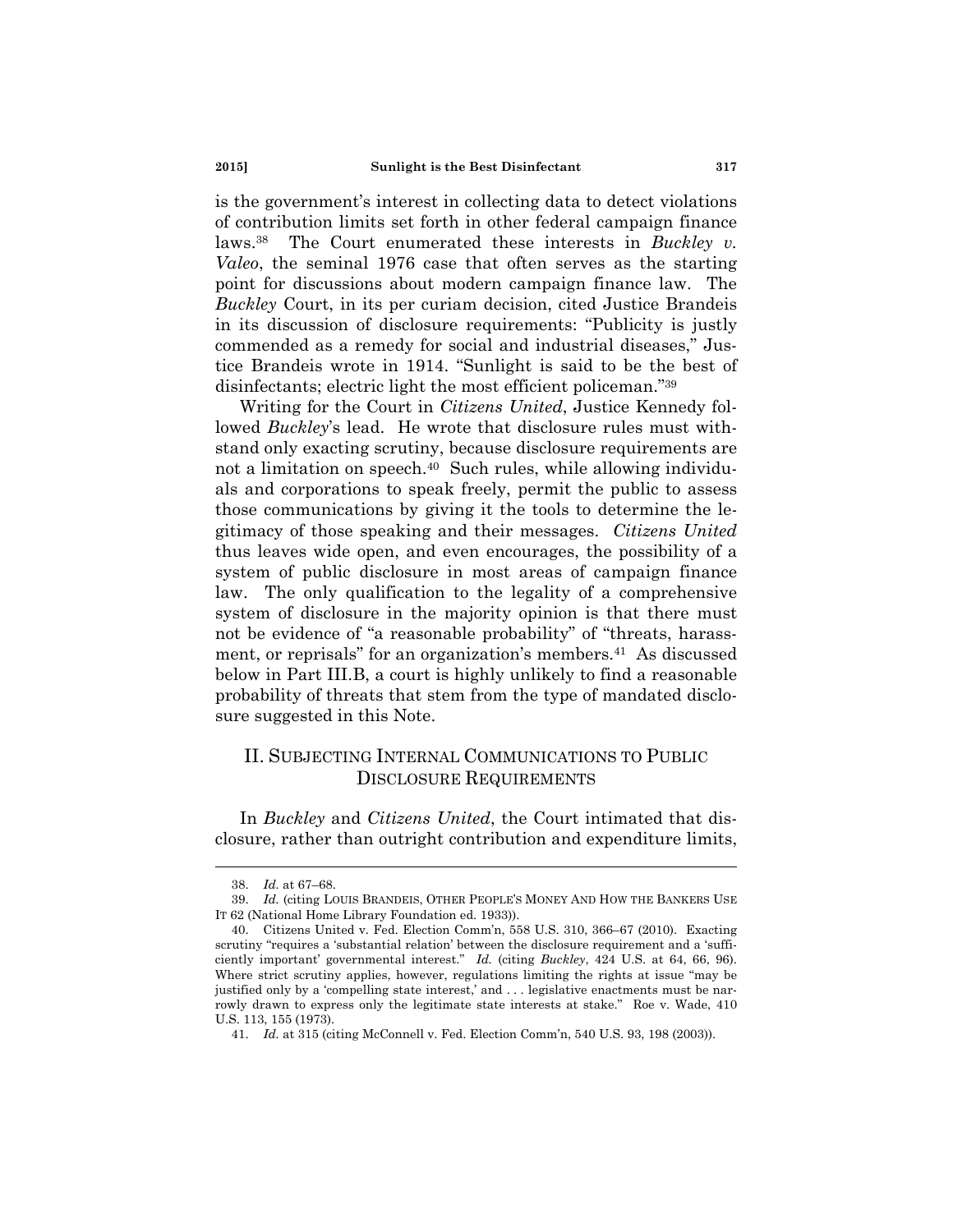would be the future of campaign finance law. Of course, *CIO* excludes such communications from the definition of "expenditure" in federal campaign finance law. *CIO* never mentions disclosure, however, leaving open the possibility of creating a regime of comprehensive reporting requirements for internal and member communications. Such a regime would arm the electorate with the tools to evaluate candidates properly by providing it with information about the source of money in elections — particularly information about which candidates may be in the pocket of certain interests.42 It could also lead to self-policing by the organizations that may, for public relations or other reasons, decide it is not in their best interest or the interest of their members to exert too much influence or spend too much money on elections.

The standard of review courts apply to disclosure regulations is exacting scrutiny.43 The remainder of this Note will lay out the three governmental interests that have been deemed sufficient to satisfy this requirement. It will go on to describe the ways opposing parties can raise both First Amendment and administrative burden arguments against these laws. Circuit courts have recognized both arguments in striking down some disclosure regulations, and this Note will examine circuit court cases that both uphold and strike down such regulations. The cases in which the court strikes down disclosure rules are generally inapplicable to member communications. These communications can survive exacting scrutiny analysis, and local, state and federal governments should consider implementing rules requiring disclosure in this context.

## A. THE ARGUMENTS FOR SHAREHOLDER/MEMBER DISCLOSURE

There are two main categories of arguments in favor of a system of disclosure requirements. The first is disclosure to the organization's members or shareholder. The second category is disclosure to the public at large. The subject of this Note is the latter. This Note will first describe the arguments that have been laid out for the former, however, as they have been influential in scholarly circles, if not in policymaking, and serve as a useful

 <sup>42.</sup> See Lloyd Hitoshi Mayer, *Disclosures About Disclosure*, 44 IND. L. REV. 255 (2010), for a discussion of whether disclosure requirements in campaign finance laws actually lead to a more informed electorate.

 <sup>43.</sup> See *supra* note 40 for a definition of exacting scrutiny.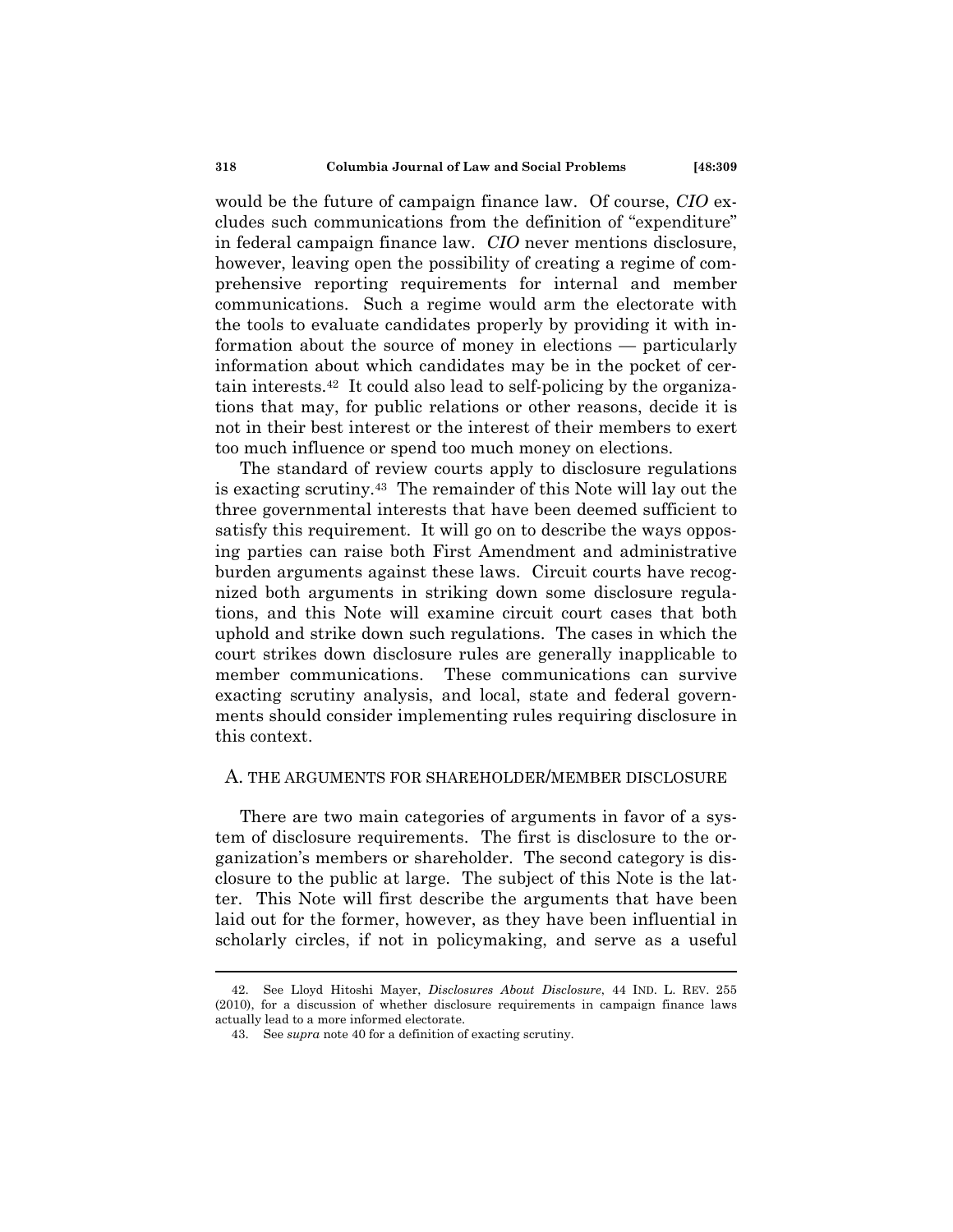backdrop for the argument laid out in Part II.B for public disclosure.

Arguments for disclosure to shareholders, of course, center on corporate political spending, rather than union spending. Lucian Bebchuk and Robert Jackson have suggested a series of rules to govern corporate spending on campaigns, one of which is mandatory disclosure to shareholders of both the beneficiaries of such spending and the amounts spent by the corporation.<sup>44</sup> Such rules would align corporate action with shareholder interests  $45 -$  an important, if not the *most* important, goal of American corporate law. As Professors Bebchuk and Jackson argue, it would also protect minority shareholders who prefer the corporation remain apolitical.46 Otherwise, those shareholders could be forced to associate themselves with political speech with which they do not agree — a possible First Amendment issue.<sup>47</sup> Professors Bebchuk and Jackson, along with eight other prominent law professors, submitted a petition for rulemaking to the Securities and Exchange Commission (SEC) in August 2011 requesting promulgation of an SEC rule that would require such shareholder disclosure.<sup>48</sup> Three full years later, that petition is still pending.<sup>49</sup>

This issue has also been taken up in Congress, where the Shareholder Protection Act of 2013 (SPA) is currently in committee.50 Introduced by Senator Bob Menéndez (D–NJ), the SPA would require any proxy solicitation to describe any of the corporation's proposed political expenditures for the year that had not been authorized by a shareholder vote and would provide for a separate shareholder vote on each expenditure.<sup>51</sup> However, the government website that tracks bills in the House of Representa-

50. S. 824, 113th Cong. § 1 (2013).

 <sup>44.</sup> Bebchuk & Jackson, Jr., *supra* note 33.

<sup>45.</sup> *Id.* at 97.

<sup>46.</sup> *Id.* at 111–13.

<sup>47.</sup> *Id.* at 113.While shareholders could choose to divest from the company instead, investors in mutual funds and those with diverse portfolios may not be aware that their money is being used to support candidates they do not support themselves.

 <sup>48.</sup> LUCIAN A. BEBCHUK ET AL., COMMITTEE ON DISCLOSURE OF CORPORATE POLITICAL SPENDING PETITION FOR RULEMAKING (2011), *available at* http://www.sec.gov/rules/ petitions/2011/petn4-637.pdf.

 <sup>49.</sup> Michael Kirkland, *Citizen United Rolls, SEC Rule Drifts*, UPI (Feb. 16, 2014, 3:30 AM), http://www.upi.com/Top\_News/US/2014/02/16/Citizens-United-rolls-SEC-rule-drifts/ UPI-62061392539400/.

 <sup>51.</sup> CONG. RESEARCH SERV., S. 824: SHAREHOLDER PROTECTION ACT OF 2013 SUMMARY, *available at* https://www.govtrack.us/congress/bills/113/s824#summary.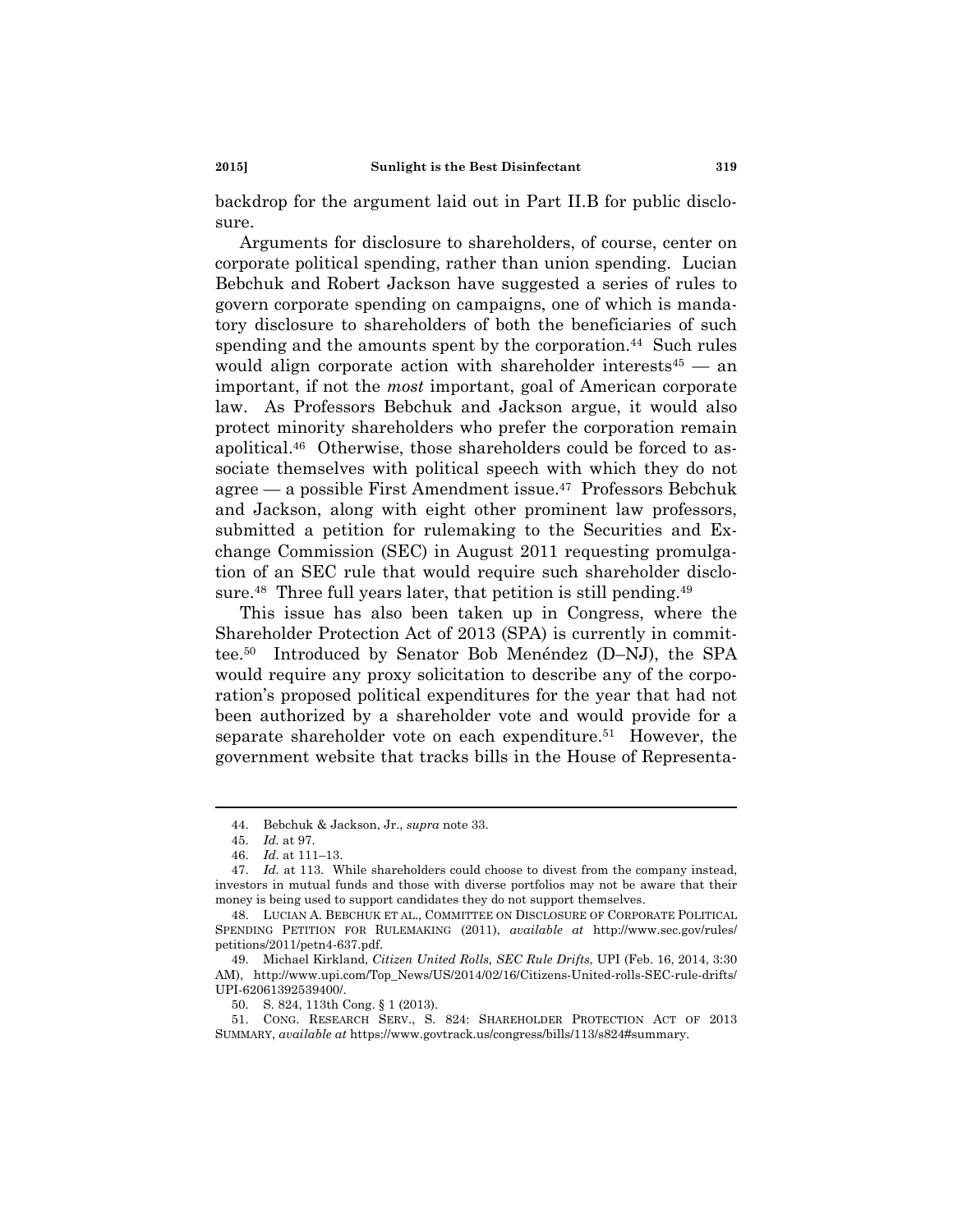tives and the Senate, GovTrack.us, prescribes a very grim prognosis for this bill: it has a 0% chance of being enacted.<sup>52</sup>

## B. INTERNAL COMMUNICATIONS MAY BE SUBJECT TO PUBLIC DISCLOSURE REQUIREMENTS

Shareholder disclosure, of course, only affects publicly held corporations. Public disclosure regulations, on the other hand, would likely affect unions more than corporations. Corporations' money would not be most effectively spent through communications with their shareholders, who are often a dispersed group with little or no emotional tie to the corporation. In fact, holders of diversified portfolios and those who invest in mutual funds may not even know which corporations' stock they hold. For this reason, this Note focuses on member communications disseminated by unions.

*CIO* and *Citizens United* seem to clear the way for a comprehensive system of disclosure requirements for internal communications by unions. This disclosure would be event-triggered, mandatory only when an organization included electoral advocacy in a member publication. This would distinguish the internal communications disclosure requirements from the much more stringent requirements that apply to PACs.<sup>53</sup>

Despite Justice Kennedy's support for disclosure rules rather than contribution or expenditure limits in *Citizens United*, a potential constitutional objection is that forced disclosure runs afoul of the First Amendment right to association, derived from the rights to assembly, speech and petition.54 In order to overcome such an objection, the government must have a sufficiently important interest in compelling such disclosure.

#### 1. *Standard of Review*

In modern, post-*Buckley* campaign finance jurisprudence, the Court has consistently considered three possible governmental

<sup>52.</sup> *Id.* 

 <sup>53.</sup> See Torres-Spelliscy, *supra* note 30, at 1058–59, for a discussion of the two types of disclosure.

 <sup>54.</sup> U.S. CONST. amend. I; 20 N.Y. JUR. 2D *Constitutional Law* § 288 (2014) ("Although not specifically enumerated, the freedom of association is a fundamental right implicit in the First Amendment to the Constitution of the United States as applied to the states through the 14th Amendment.").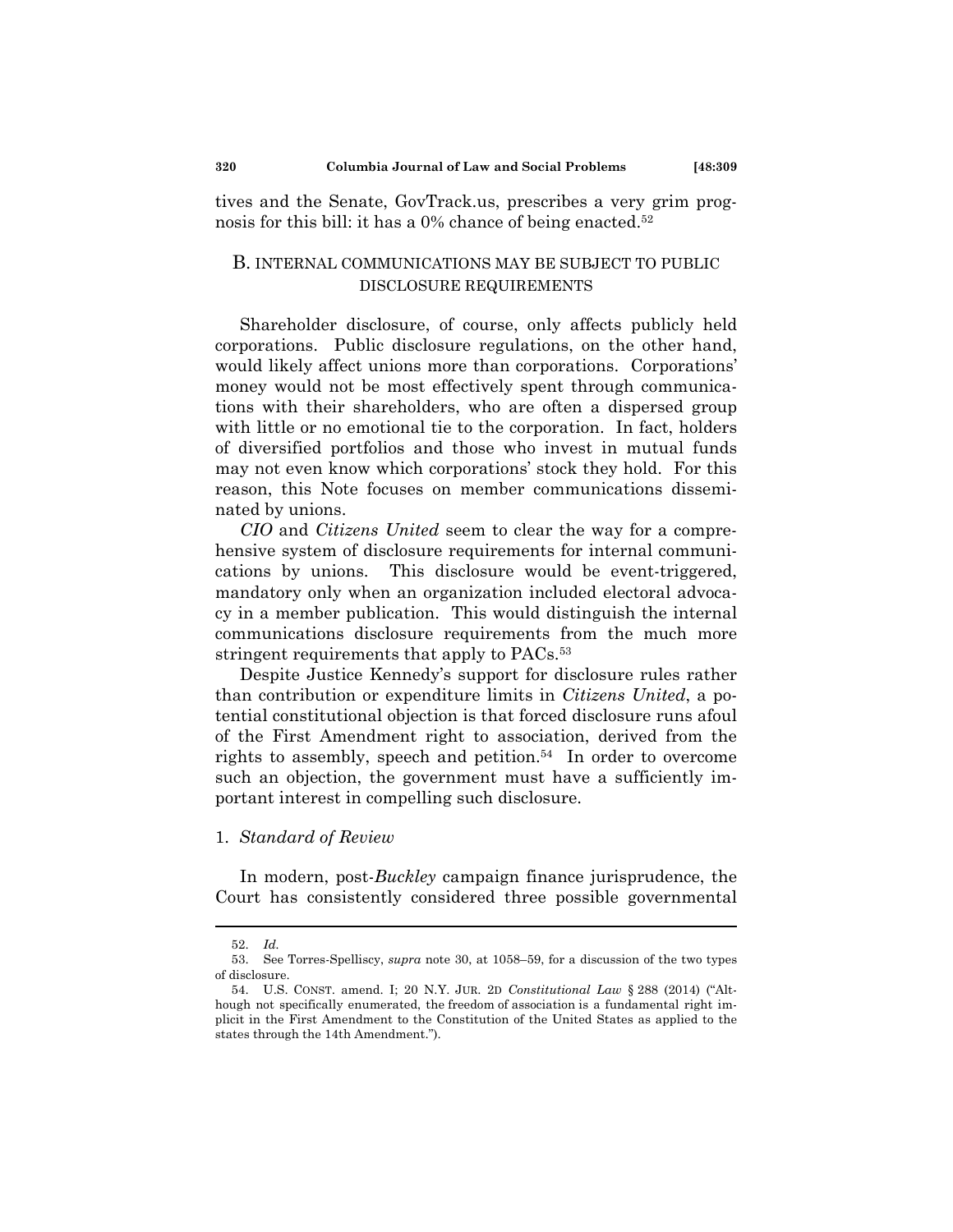interests as possible justifications for campaign finance regulations: preventing corruption or the appearance thereof, leveling the playing field in elections by removing advantages wealthier candidates enjoy, and increasing the number of potential candidates in an election by controlling costs.<sup>55</sup> These justifications apply largely to contribution and expenditure limitations rather than disclosure requirements. Disclosure requirements, like contribution and expenditure limits, could prevent actual or seeming corruption by giving the public a window into the financial interactions between major donors and their campaign beneficiaries. However, disclosure requirements hardly level the playing field between wealthier candidates and those with less cash on hand. They also do nothing to keep election costs down or lower the financial barrier to entry in an election.

Like regulations of contributions or expenditures, the Court in *Buckley* determined that disclosure requirements burden First Amendment interests because "compelled disclosure, in itself, can seriously infringe on privacy of association and belief."56 But the *Buckley* Court distinguished such regulations from contribution and expenditure limitations.57 Disclosure rules "impose no ceiling on campaign-related activities."58 In the words of a later Court, such rules "do not prevent anyone from speaking."59

Thus, the *Buckley* Court announced, the appropriate standard of review in such a case was exacting scrutiny. In order to prove a disclosure requirement constitutional, the government would need to prove it had a "sufficiently important" interest that bore a "substantial relation" to the requirement.60 The *Citizens United* Court explicitly reaffirmed this test, noting that "disclosure is a less restrictive alternative to more comprehensive regulations of speech."61

 <sup>55.</sup> Douglas Chalmers, Jr. & Michael Jablonski, *The Potential Impact on Campaign Finance Regulation of* Speechnow.org v. FEC, ENGAGE: J. FEDERALIST SOC'Y PRAC. GRPS. 57 (Sept. 2010).

 <sup>56.</sup> Buckley v. Valeo, 424 U.S. 1, 64 (1976).

 <sup>57.</sup> Expenditure and contribution limits are also subject to different standards of review. *See id.*

<sup>58.</sup> *Id.*

 <sup>59.</sup> McConnell v. Fed. Election Comm'n, 540 U.S. 93, 201 (2003).

 <sup>60.</sup> Citizens United v. Fed. Election Comm'n, 558 U.S. 301, 366–67 (2010) (citing *Buckley*, 424 U.S. at 64, 66).

<sup>61.</sup> *Id.* at 370 (citing Fed. Election Comm'n v. Mass. Citizens for Life, 479 U.S. 238, 262 (1986)).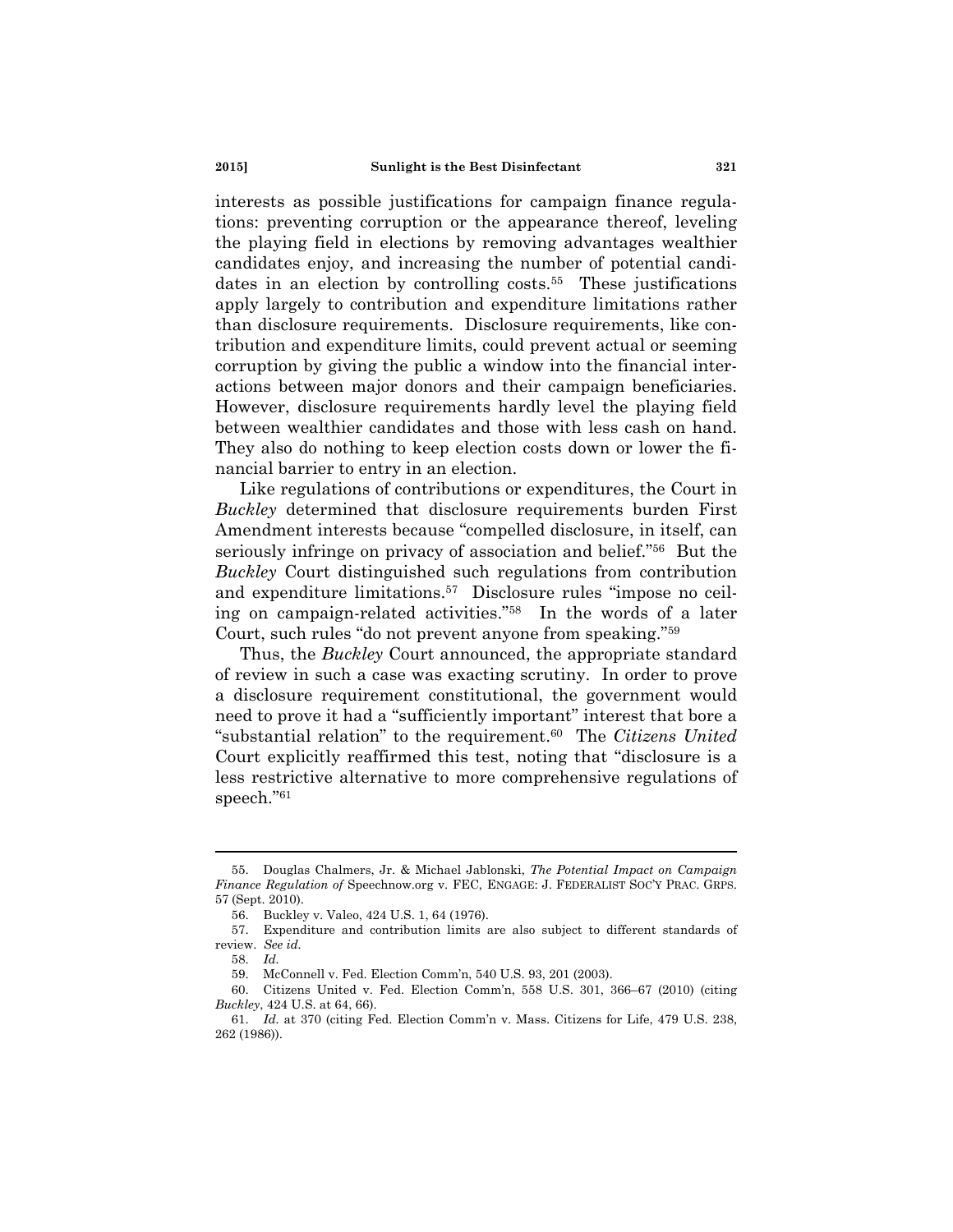#### 2. *Nature of the Governmental Interest*

The *Buckley* Court imposed a strict scrutiny standard on campaign finance laws that impose spending limits because, according to the Court, these spending limits constrain political speech.<sup>62</sup> Reporting requirements, meanwhile, are subject to exacting scrutiny, an intermediate standard bearing a lower level of judicial scrutiny. Campaign finance cases dating back to *Buckley* have consistently cited one major justification for disclosure requirements: the government's interest in providing the public with the necessary information to create an informed electorate.<sup>63</sup> As discussed below, this justification has been universally accepted by the circuit courts as substantially important enough to support a disclosure law in the years since *Citizens United*.

Courts and commentators often point to the influence of money — particularly the need to know the identity of a political advertisement's funder to fully understand that advertisement — as the driving force behind this governmental issue.64 While the government's interest in providing the public with sufficient information to approach an election is the justification most often cited in disclosure cases, it is not the only one that could satisfy exacting scrutiny. The D.C. Circuit has suggested that disclosure requirements can also be justified as an enforcement mechanism because they help deter and expose campaign finance violations by forcing politicians and those making independent expenditures, such as PACs, to report the source of the money.65

The government's interest in requiring disclosure of union electoral advocacy in member communications is related to but not identical to that often cited in disclosure cases. Where internal communications are concerned, there is no danger of the general public receiving messages that have been distorted by various interest groups. These communications are targeted at the members of the union and, at most, their family members. However, as discussed below, case law suggests the government can

<sup>62.</sup> *Buckley*, 424 U.S. at 22, 25.

<sup>63.</sup> *Id.* at 3.

<sup>64.</sup> *See, e.g.*, Alaska Right to Life Comm. v. Miles, 441 F.3d 773, 793 (9th Cir. 2006); DAVID S. BRODER, DEMOCRACY DERAILED: INITIATIVE CAMPAIGNS AND THE POWER OF MONEY 18 (2000) ("[A]verage citizens are subjected to advertising blitzes of distortion and half-truths and are left to figure out for themselves which interest groups pose the greatest threats to their self-interest.").

 <sup>65.</sup> SpeechNow.org v. Fed. Election Comm'n, 599 F.3d 686, 698 (D.C. Cir. 2010).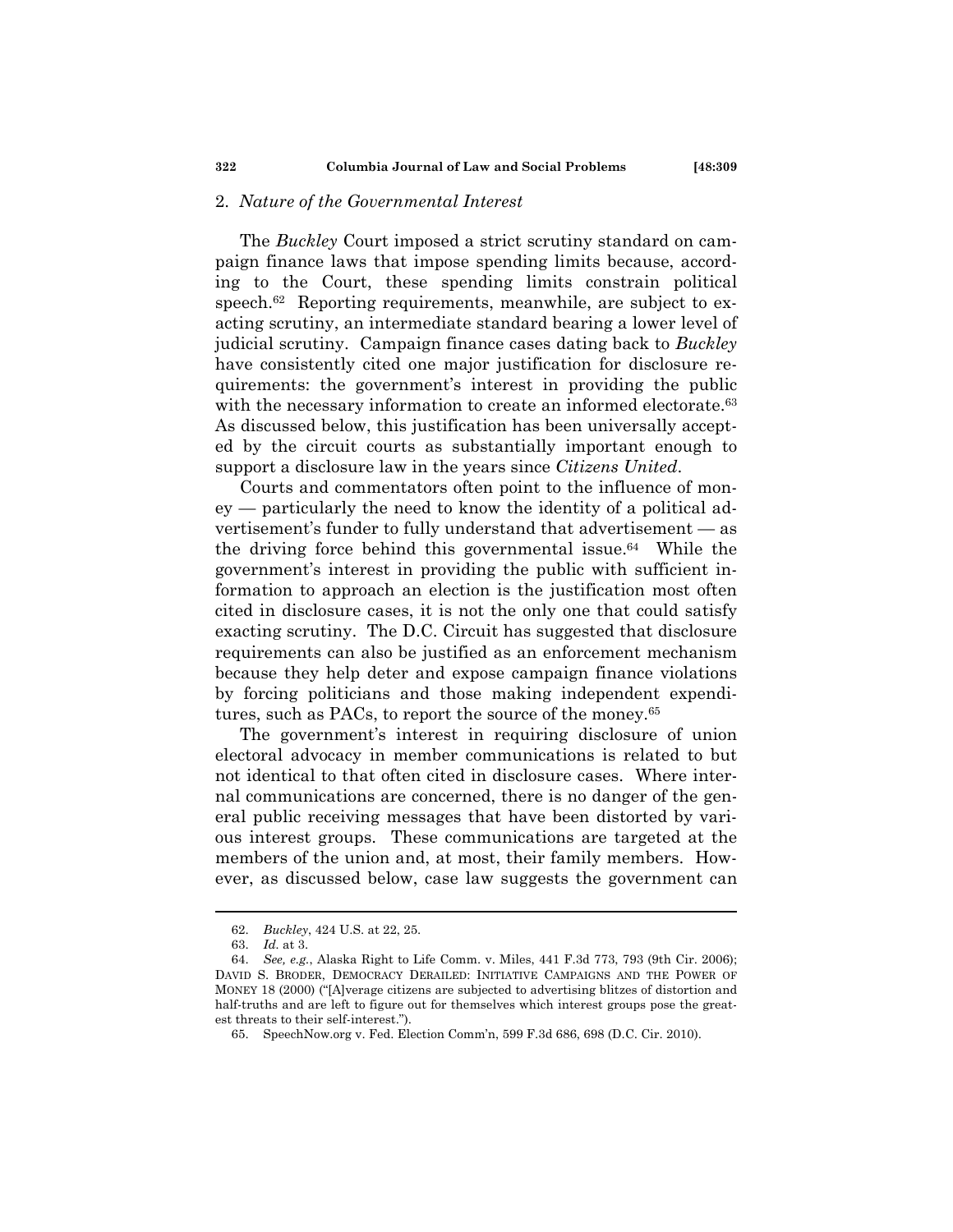require that these communications and any associated costs be disclosed to the general public. The government's interest in so requiring, then, is to provide the public with information about how unions use their money to influence elections.

The interest in disclosing union communications must be a weaker interest than providing the public with the right information necessary to cast an informed vote, simply because the public needs this information to parse the messages it is receiving. That does not mean the government has no interest; depending on how much unions actually are spending to push candidates or issues on their members, the public should know about such spending. If a union heavily supports a candidate in its internal communications, members of the public may use that information in voting, knowing that the union may have disproportionate access to the candidate if she takes office.

While a union would likely make its support of a candidate public to encourage non-members to vote the same way, such disclosure may still be necessary. The public could learn not only of the union's support but the monetary value of that part of the support aimed at members, a receptive audience. This would help voters accurately analyze the playing field before voting and, perhaps, before throwing their own money behind a candidate.

## 3. *Constitutional Objections: Freedom of Association, Administrative Burdens*

The prime constitutional objection cited in campaign finance disclosure cases is that such laws interfere with the First Amendment right to association. *Buckley* cites the 1958 case *NAACP v. Alabama* for the proposition that group association is constitutionally protected because it "enhances '[e]ffective advocacy.'"66 In that case, the Court considered an attempt by the state of Alabama to enjoin the NAACP from conducting activities within the state.<sup>67</sup> The Court had found that disclosure of members' identities had "exposed these members to economic reprisal, loss of employment, threat of physical coercion, and other manifestations of public hostility."68

<sup>66.</sup> *Buckley*, 424 U.S. at 65 (citing NAACP v. Alabama, 357 U.S. 449, 460 (1958)).

 <sup>67.</sup> NAACP v. Alabama, 357 U.S. 449 (1958).

<sup>68.</sup> *Id.* at 462.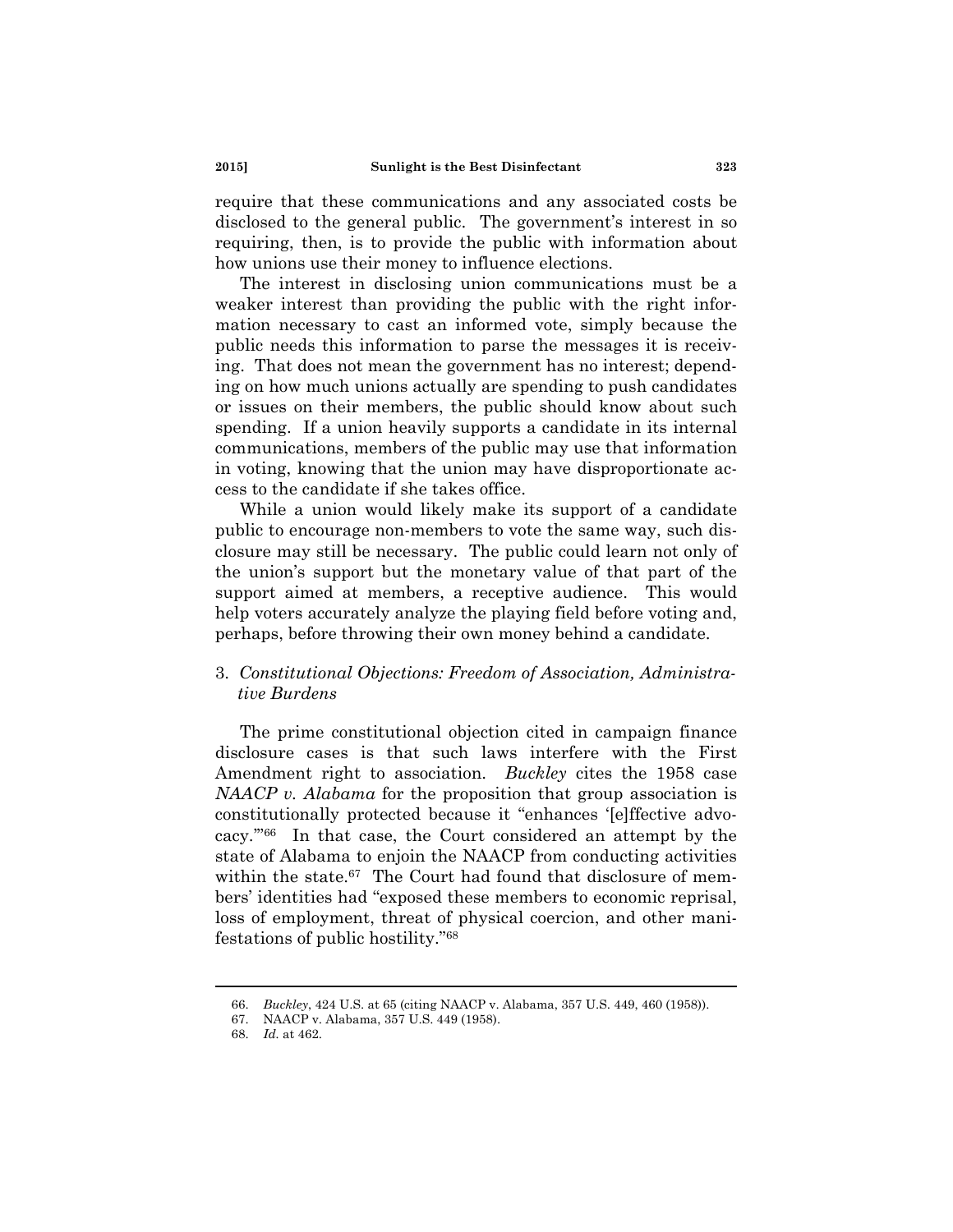However, *Buckley* distinguishes *NAACP*. The *per curiam*  opinion affirms the D.C. Circuit's determination that plaintiffs' fears of *NAACP*-style reprisal and "serious infringement on First Amendment rights" are "highly speculative."69 However, *Buckley* does not rule out the possibility of finding a First Amendment infringement as a result of disclosure requirements. "There could well be a case," the opinion reads, "... where the threat to the exercise of First Amendment rights is so serious and the state interest furthered by disclosure so insubstantial that the [Federal Election Campaign] Act's requirements cannot be constitutionally applied."70 In particular, the opinion mentions the possible burden to minority parties, where the fears of potential supporters and subsequent decline in contributions could lead to the end of the party or movement.71 As discussed below in Part III.B., this objection to disclosure requirements is somewhat irrelevant in the context of unions' member communications due to the nature of the disclosure that would be required.

The other major objection that has been raised is an administrative one. Requiring disclosure, the argument goes, may pose an administrative burden so high that individuals or groups will be deterred from speaking.72 This objection depends on the type and amount of information required by the law, as well as the frequency of the reporting requirements. However, the administrative burden argument also becomes irrelevant in the union context, as unions who spend enough to fall under any type of disclosure requirement are already required by law to keep the kind of records they would need to provide.73

## 4. *Recent Circuit Court Treatment of Disclosure Laws*

In several cases handed down since *Citizens United*, circuit courts have applied exacting scrutiny to state and federal law disclosure requirements and have more often than not upheld disclosure requirements in the face of First Amendment objec-

<sup>69.</sup> *Buckley*, 424 U.S. at 70.

<sup>70.</sup> *Id.* at 71.

<sup>71.</sup> *Id.* 

<sup>72.</sup> *See, e.g.,* Sampson v. Buescher, 625 F.3d 1247, 1255 (10th Cir. 2010).

 <sup>73.</sup> See *infra* Part III.B for an in-depth discussion of the reasons why the administrative burden argument should fail in this context.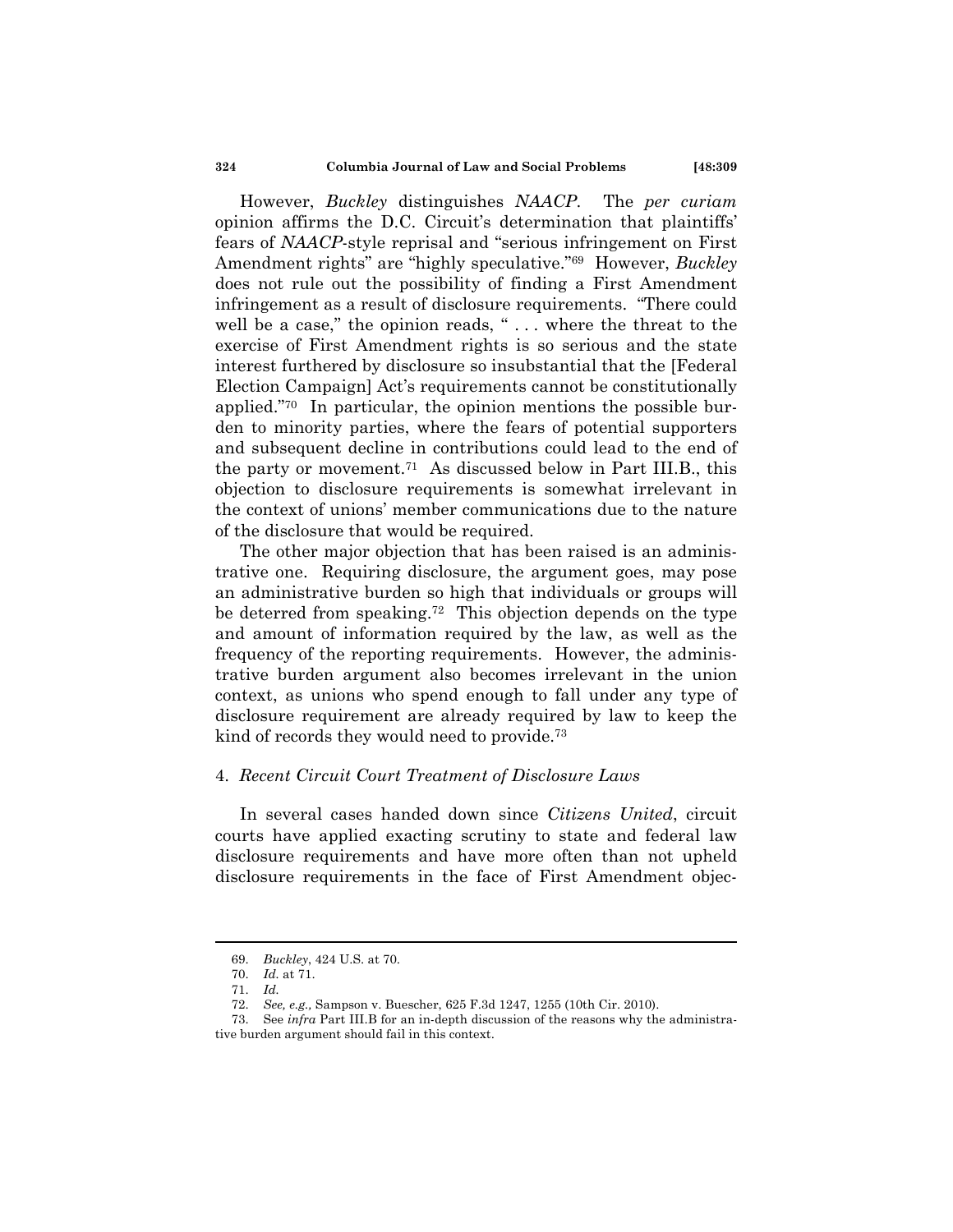tions.74 In cases striking down such requirements, the court's reasoning usually turns on a factual distinction that would be inapplicable to cases discussing member communications.

## a. *Cases Upholding Disclosure Requirements*

Famously, in *SpeechNow.org v. FEC*, the D.C. Circuit considered an objection to the organizational and continuous reporting requirements of FECA as a First Amendment violation.75 The court, applying the exacting scrutiny standard set forth in *Buckley* and reaffirmed in *Citizens United*, found the requirements constitutional.76 The court identified two governmental interests it found sufficiently important to justify the potential burden on the plaintiff in this case. First, "the public has an interest in knowing who is speaking about a candidate and who is funding that speech," and second, "requiring disclosure of such information deters and helps expose violations of other campaign finance restrictions."77

The nature of the plaintiff's argument in *SpeechNow.org* distinguishes it from the case of disclosure requirements for organizations distributing member communications. The disclosure requirements to which the plaintiffs objected in *SpeechNow.org* were the additional reporting requirements that FECA imposes on those making independent expenditures who are also registered as PACs. The court's determination was based in large part on the minimal nature of the added burden to the plaintiff, which did not object to the reporting requirements for those making independent expenditures. On the other hand, member communications are typically exempted from the definition of any expenditure, including an independent expenditure, and thus are cur-

 <sup>74.</sup> There are other circuit-level cases that discuss the exacting scrutiny standard but have ruled against campaign finance and disclosure regulations on grounds other than the burdensomeness of the disclosure. *See, e.g.*, Iowa Right to Life Comm., Inc. v. Tooker, 717 F.3d 576 (8th Cir. 2013), New Mexico Youth Organized v. Herrera, 611 F.3d 669 (10th Cir. 2010). Most such cases turn on a law's definition of a "political action committee," citing *Buckley*'s "major purpose" test. *See New Mexico Youth Organized*, 611 F.3d at 678. This is not the topic of this Note, as regulation of organizations' member communications would fall outside PAC regulation. The unions and corporations that are the subject of this Note would certainly fail *Buckley*'s "major purpose" test and are not PACs.

 <sup>75.</sup> SpeechNow.org v. Fed. Election Comm'n, 599 F.3d 686 (2010).

 <sup>76.</sup> In the same case, the court found that a provision of FECA that limits contributions by individuals to PACs only making independent expenditures did violate the First Amendment. *Id.* at 696.

<sup>77.</sup> *Id.* at 698.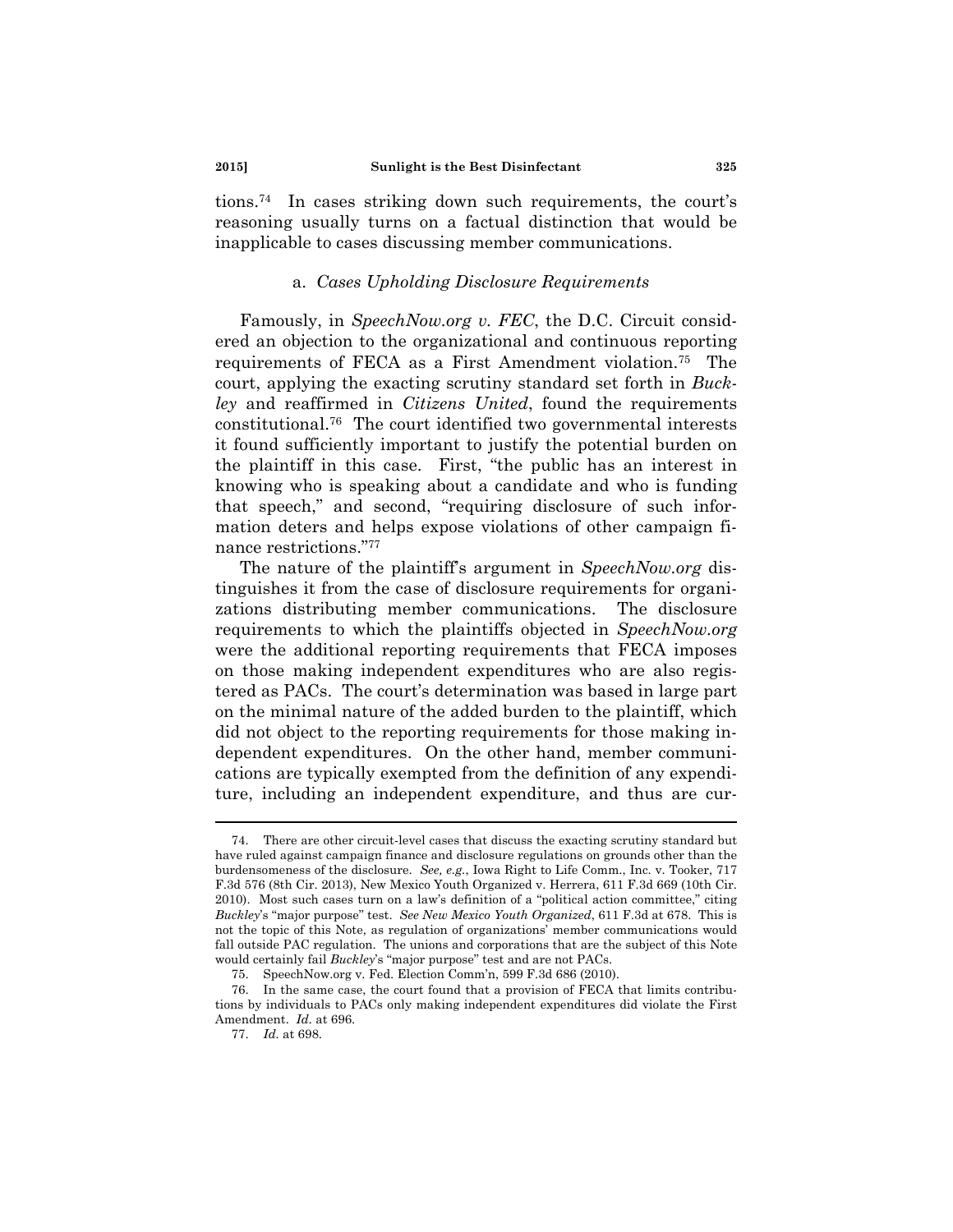rently not subject to any disclosure requirements. Therefore, the court's analysis of the difference between independent expenditure reporting requirements and PAC reporting requirements may not be dispositive on the issue of member communications.

However, in other post-*Citizens United* cases, various circuits have upheld disclosure regulations based on exacting scrutiny analysis. These cases directly inform the question of requiring disclosure of member communications. *National Organization for Marriage, Inc. v. McKee*,78 a First Circuit case, provides a helpful case study.79 In that case, a nonprofit organization challenged a Maine law that required registration and disclosure of any entity that finances election-related advocacy.80 While that case focused on advocacy related to ballot measures, not candidates, the First Circuit's reasoning is telling. NOM, the plaintiff organization, characterized its argument as one about the Maine law's definition of a PAC — an issue that would be subject to *Buckley*'s "major purpose" test.<sup>81</sup> The First Circuit rejected this idea, noting that "[i]t is not the designation as a PAC but rather the obligations that attend PAC designation that matter for purposes of First Amendment review."82

Thus rejecting the idea that the "major purpose" test applied, the court determined that the governmental interest sufficient to overcome the First Amendment claim was "identifying the speakers behind politically oriented messages."83 The court went beyond *Buckley* citations to explain the impetus for this governmental interest, namely, that citizens evaluating ballot questions must "rely ever more on a message's source as a proxy for reliability and a barometer of political spin."84

 <sup>78.</sup> Nat'l Org. for Marriage, Inc. v. McKee (NOM II), 669 F.3d 34 (1st Cir. 2012).

 <sup>79.</sup> See *infra* Part III.A for a discussion of another case in which a circuit court upheld a disclosure requirement (the Ninth Circuit upholding a Washington State law).

<sup>80.</sup> *Nat'l Org. for Marriage*, 669 F.3d at 36–37.

 <sup>81.</sup> That test examines whether an organization is "under the control of a candidate or [has] the major purpose of . . . the nomination or election of a candidate." Buckley v. Valeo, 424 U.S. 1, 79 (1976).

<sup>82.</sup> *Nat'l Org. for Marriage*, 669 F.3d at 39 (quoting Nat'l Org. for Marriage, Inc. v. McKee (NOM I), 649 F.3d 34, 56 (1st Cir. 2011)).

<sup>83.</sup> *Id.* at 40 (quoting *Nat'l Org. for Marriage (NOM I)*, 649 F.3d at 57).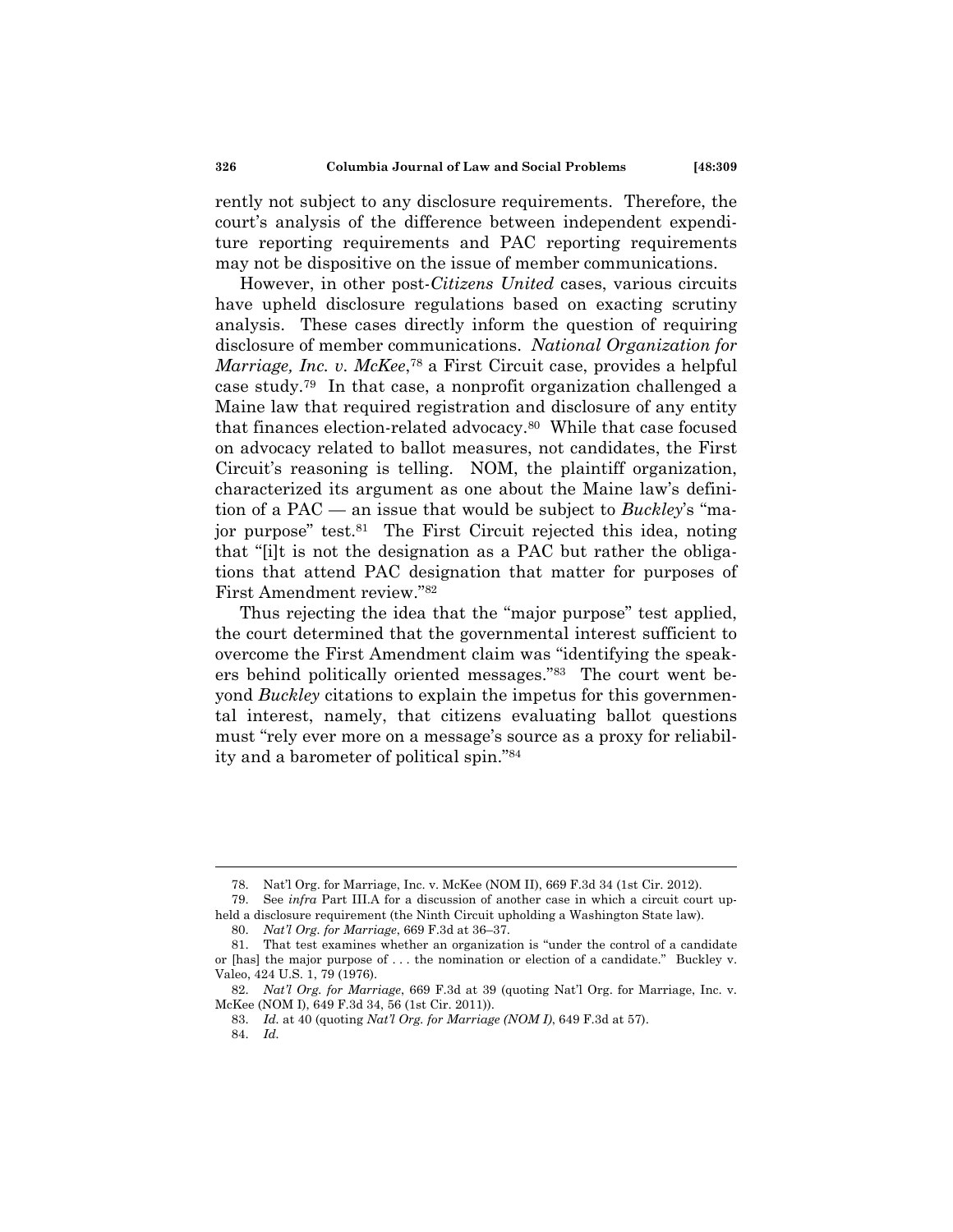#### b. *Cases Striking Down Disclosure Requirements*

The exacting scrutiny standard applied in these cases is not a *carte blanche* for the government to pass disclosure regulations. Several circuit court opinions on such laws have gone the other way in recent years, finding that disclosure requirements were not substantially related to a sufficiently important government interest.85 However, these cases can be distinguished from a hypothetical law requiring disclosure of electoral advocacy in internal communications.86

One such case was *Minnesota Citizens Concerned for Life*, *Inc. v. Swanson*, in which the Eighth Circuit struck down part of Minnesota's independent expenditure law. The law required organizations that did not qualify as PACs but spent more than \$100 on election advocacy to submit to ongoing reporting requirements.87 The Eighth Circuit's opinion relied on the ongoing nature of the reporting requirements, noting that any government interest at stake can be satisfied through "less problematic measures," such as "requiring reporting whenever money is spent."88

The Tenth Circuit also struck down a disclosure requirement, applying exacting scrutiny, in the 2010 case *Sampson v. Buescher*.89 This opinion also turned on an issue largely inapplicable to internal communications. The court considered a complaint by a Colorado citizen who argued that several of her fellow citizens had failed to register as an issue committee and to comply with Colorado's disclosure laws when they circulated petitions opposing the annexation of Parker North, Colorado into the Town of Parker, Colorado.<sup>90</sup> The Tenth Circuit found for the plaintiffs, holding that the application of Colorado's disclosure law to com-

<sup>85.</sup> *See, e.g.,* Ctr. for Individual Freedom, Inc. v. Tennant, 706 F.3d 270, 279 (4th Cir. 2013), Minnesota Citizens Concerned for Life, Inc. v. Swanson, 692 F.3d 864 (8th Cir. 2012), Sampson v. Buescher, 625 F.3d 1247 (10th Cir. 2010).

 <sup>86.</sup> See *infra* Part III.A for a discussion of the way these cases differ from the hypothetical law requiring public disclosure of direct electoral advocacy in member communications.

<sup>87.</sup> *Minnesota Citizens Concerned for Life, Inc.*, 692 F.3d at 876.

<sup>88.</sup> *Id.* at 876–77 (citing Buckley v. Am. Constitutional Law Found., Inc., 525 U.S. 182, 204 (1999)).

 <sup>89. 625</sup> F.3d 1247 (10th Cir. 2010).

<sup>90.</sup> *Id.* at 1251–52.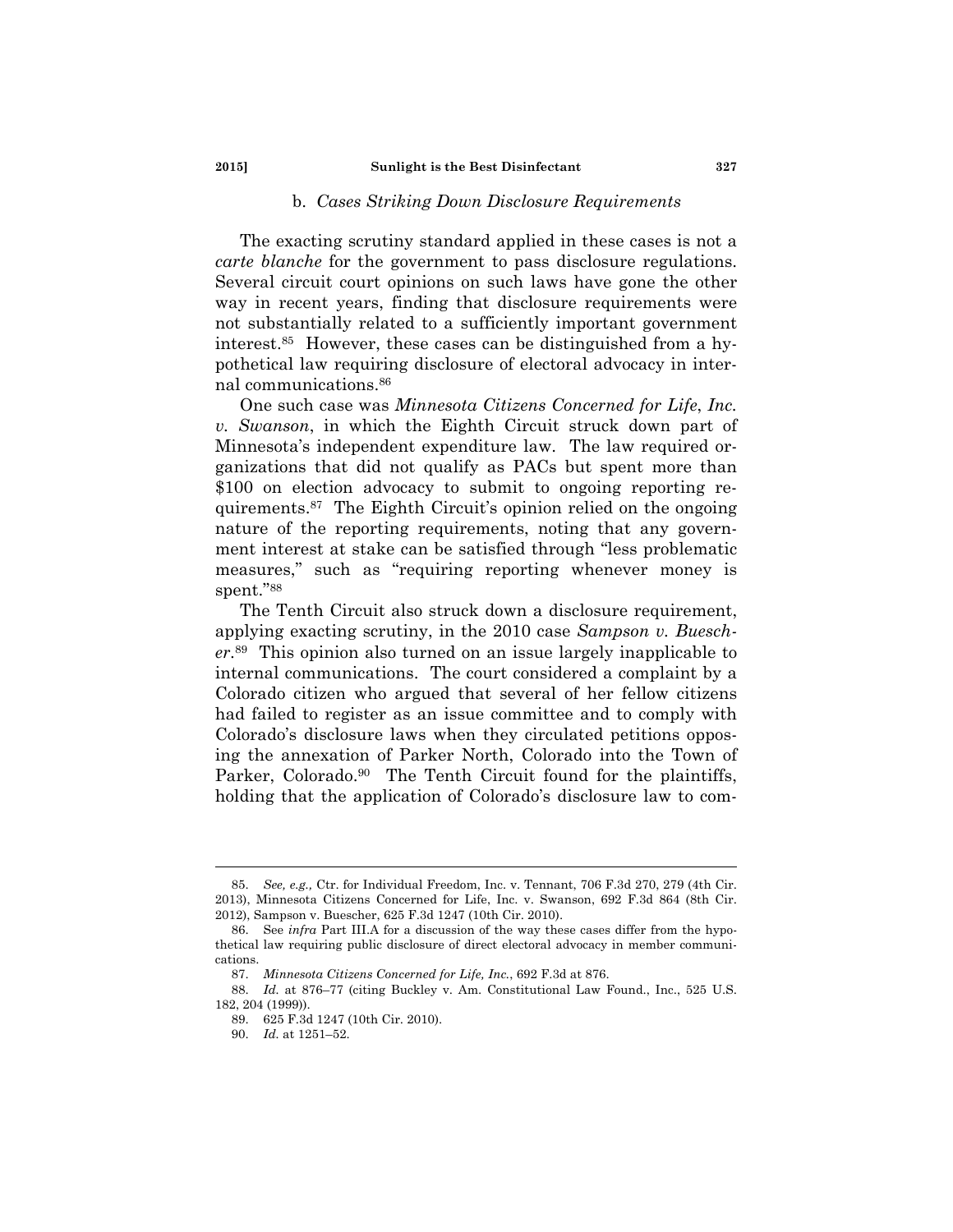mittees that raised less than \$1,000 unconstitutionally interfered with defendants' right to association.<sup>91</sup>

*Sampson* focused on the grassroots, low-dollar nature of this committee, which raised a grand total of \$782.02 in its effort to oppose the annexation.92 It cites the Ninth Circuit in ruling that the public interest in information here was minimal because "as a matter of common sense, the value of this *financial* information to the voters declines drastically as the value of the expenditure or contribution sinks to a negligible level."93 Meanwhile, the court explained, the burden to those making the expenditure in such circumstances is great. The law is complex, and "[t]he average citizen cannot be expected to master on his or her own the many campaign financial-disclosure requirements set forth in Colorado's constitution . . . ."94 Those making small independent expenditures, then, are forced to retain legal services that often cost more than the amount of the campaign expenditure.<sup>95</sup> The Tenth Circuit, in *Sampson*, also noted that such small expenditures "say little about the contributors' views of their *financial* interest [in the issue]."96 This decision suggests that the public's interest in knowing the sources of money in elections turns on the potential for pecuniary gain as a result of those elections.

Finally, in 2013 the Fourth Circuit struck down a West Virginia disclosure requirement as applied to materials "published in any newspaper, magazine or other periodical."97 The case ended up turning on the underinclusivity of the statute, which did not define direct mailing, telephone banks or billboard advertising as "electioneering communications" but did include materials "published in any newspaper, magazine or other periodical," as well as broadcast media. The comparison between a union's internal newsletter — itself a periodical — and a newspaper or magazine is worth noting.98 The opinion weighed a party's First Amend-

 98. The Fourth Circuit decided to "err on the side of protecting political speech rather than suppressing it" and thus struck materials published in newspapers, magazines and other periodicals from the definition of an "electioneering communication" because doing

<sup>91.</sup> *Id.* at 1261.

<sup>92.</sup> *Id.* at 1252, 1259.

<sup>93.</sup> *Id.* at 1260 (quoting Canyon Ferry Rd. Baptist Church of East Helena, Inc. v. Unsworth, 556 F.3d 1021, 1033 (9th Cir. 2009)).

<sup>94.</sup> *Sampson*, 625 F.3d at 1259.

<sup>95.</sup> *Id.* at 1260.

<sup>96.</sup> *Id.* at 1261 (emphasis added).

 <sup>97.</sup> Ctr. for Individual Freedom, Inc. v. Tennant, 706 F.3d 270, 279 (4th Cir. 2013).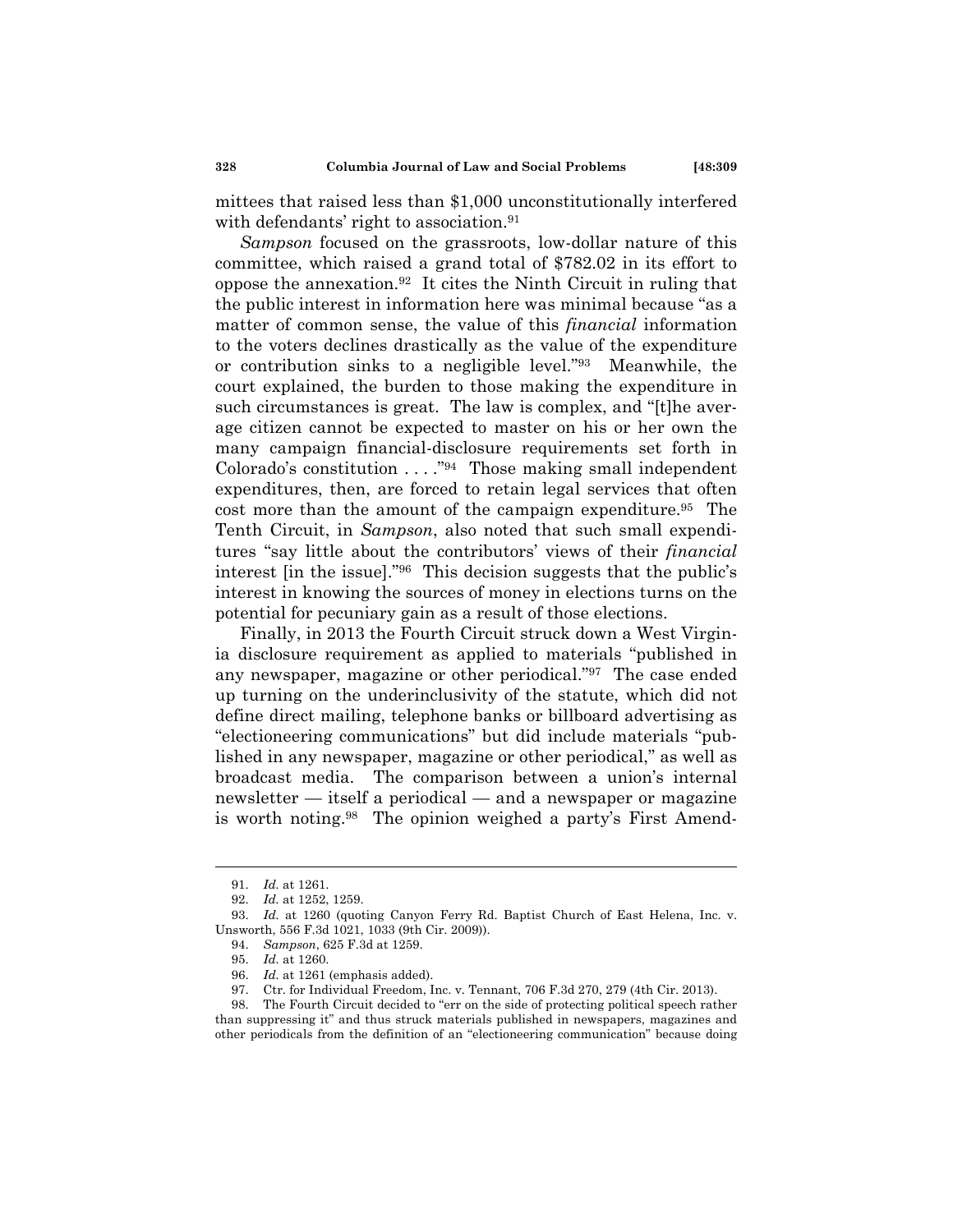ment rights to publish election-related materials in periodicals against the governmental interest in providing the electorate information. In doing so, the case may have raised interesting issues for union- or corporation-published periodicals, but its holding has little bearing on such publications because it turned on the statute's underinclusive definition of "electioneering communications," rather than the propriety of requiring disclosure of such materials.

This Note will next examine why the cases discussed above have no bearing on a possible disclosure requirement for unions' member communications.

# III. INTERNAL COMMUNICATIONS SHOULD BE SUBJECT TO PUBLIC DISCLOSURE REQUIREMENTS

# A. DISCLOSURE REQUIREMENTS FOR INTERNAL COMMUNICATIONS CAN WITHSTAND EXACTING SCRUTINY

Many circuit court cases that take on disclosure requirements uphold those laws under the exacting scrutiny standard. Those cases typically balance freedom of association and administrative costs against the public's interest in knowing the source of campaign advertising funds. While the governmental interest in providing the public with information about union spending in elections is weaker than its interest in providing the public with information about who has financed public advertisements, the burdens on unions are sufficiently small that such requirements would likely still withstand exacting scrutiny. Further, where such requirements are found unconstitutional, the court's reasoning usually turns on a factual distinction that would not be at issue in a case discussing member communications.

Given the propensity of circuit courts to uphold disclosure requirements in cases factually similar to the internal communications context99 and those courts' analysis of the changing weight that must be given the government's interest in creating an informed electorate in the face of more private money entering elections, a disclosure requirement that applied to member communications would likely withstand exacting scrutiny.

so "causes [the campaign finance regime] to burden fewer election-related communications." *Id.* at 285.

 <sup>99.</sup> See *supra* Part II.B for an analysis of such cases.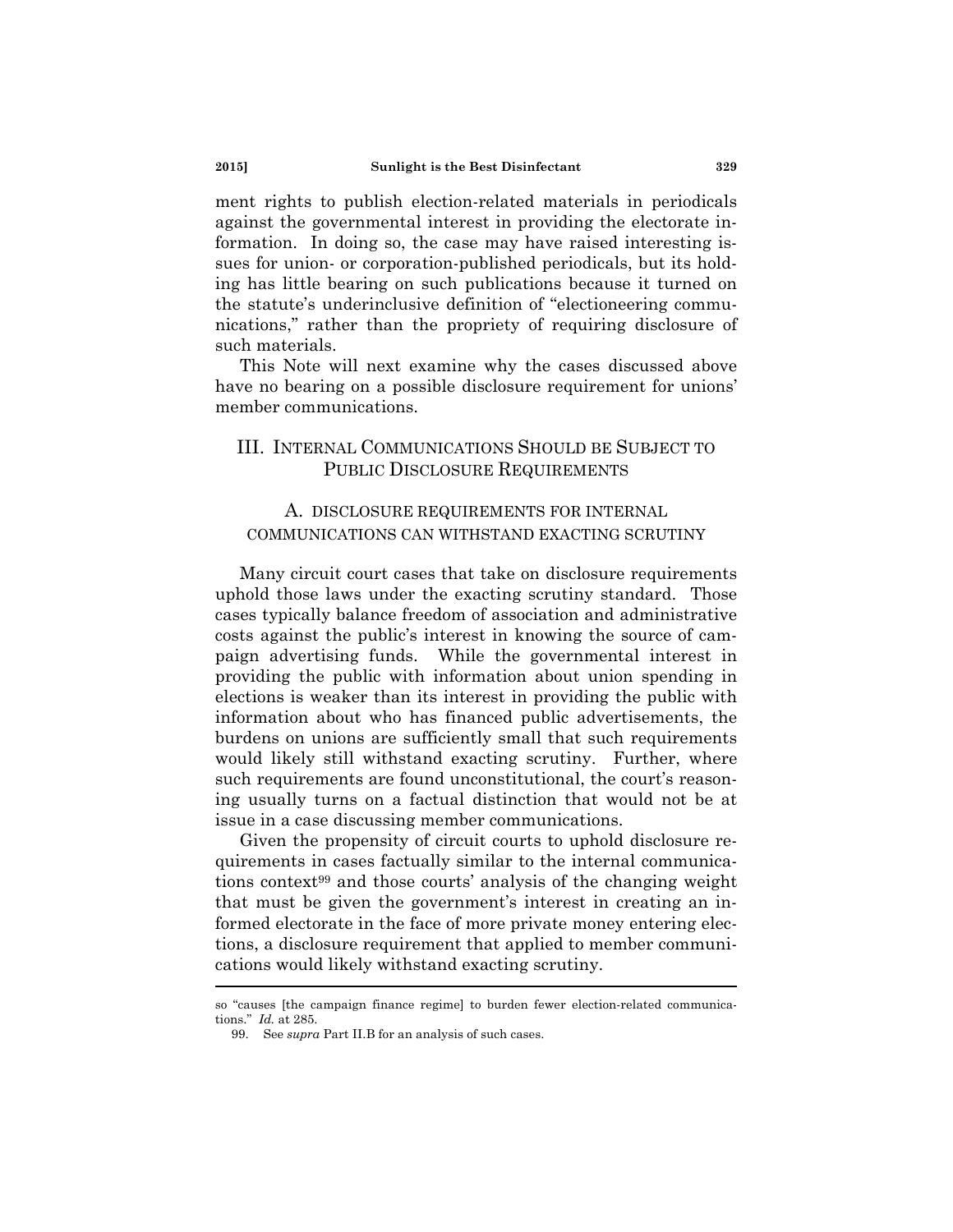In *NOM II*, the First Circuit upheld a Maine disclosure requirement.100 The opinion focuses on ballot initiatives, citing a Ninth Circuit case that in turn cites journalist David S. Broder for the proposition that in initiative campaigns, even more than candidate campaigns, "average citizens are subjected to advertising blitzes of distortion and half-truths and are left to figure out for themselves which interest groups pose the greatest threats to their self-interest."101 However, the opinion's emphasis on a shift in politics towards a "money game" in which messages received by voters are distorted by the amount of cash the creators of those messages can throw into a campaign speaks directly to the importance of requiring disclosure in the area of internal communications.102 While in prior election cycles the First Amendment and right to association concerns may have outweighed the importance of public knowledge that a certain union had thrown its weight and money behind a particular candidate, the landscape of elections has changed. While the minimal burden remains the same, the governmental interest in providing the electorate with enough information to be informed voters has escalated in a world where a presidential and congressional election cycle can cost \$6 billion.103

The Ninth Circuit went one step further in an analysis of Washington's Public Disclosure Law in the 2010 case *Human Life of Washington Inc. v. Brumsickle*.104 In that case, Judge Kim Wardlaw not only ruled that disclosure requirements for campaign spending do not trample First Amendment rights but went further, stating that such laws "advancell the democratic objectives underlying" that amendment because "[p]roviding information to the electorate is vital to the efficient functioning of the

<sup>100.</sup> *See supra* text accompanying notes 78–84; Nat'l Org. for Marriage, Inc. v. McKee (NOM II), 669 F.3d 34 (1st Cir. 2012).

 <sup>101.</sup> Nat'l Org. for Marriage, Inc. v. McKee (NOM I), 699 F.3d 34, 40 (1st Cir. 2011) (citing Cal-Pro Life Council, Inc. v. Getman, 328 F.3d 1088, 1105–06 (9th Cir. 2003)).

 <sup>102.</sup> Ideally, the laws suggested by this Note would require both estimates of the monetary value of the communications in question and a description or copy of the communication itself. The latter would be valuable in informing the public of the weight such communications may have. A union member receiving a phone call from the union advocating for a particular candidate — currently exempted from disclosure in New York City — may be more influenced than one who sees a notice in the regular union newsletter.

 <sup>103.</sup> Charles Mahtesian, *2012 Election Price Tag: \$6 Billion*, POLITICO (Aug. 2, 2012, 6:30 AM), http://www.politico.com/blogs/charlie-mahtesian/2012/08/election-price-tagbillion-130856.html.

 <sup>104. 624</sup> F.3d 990 (9th Cir. 2010).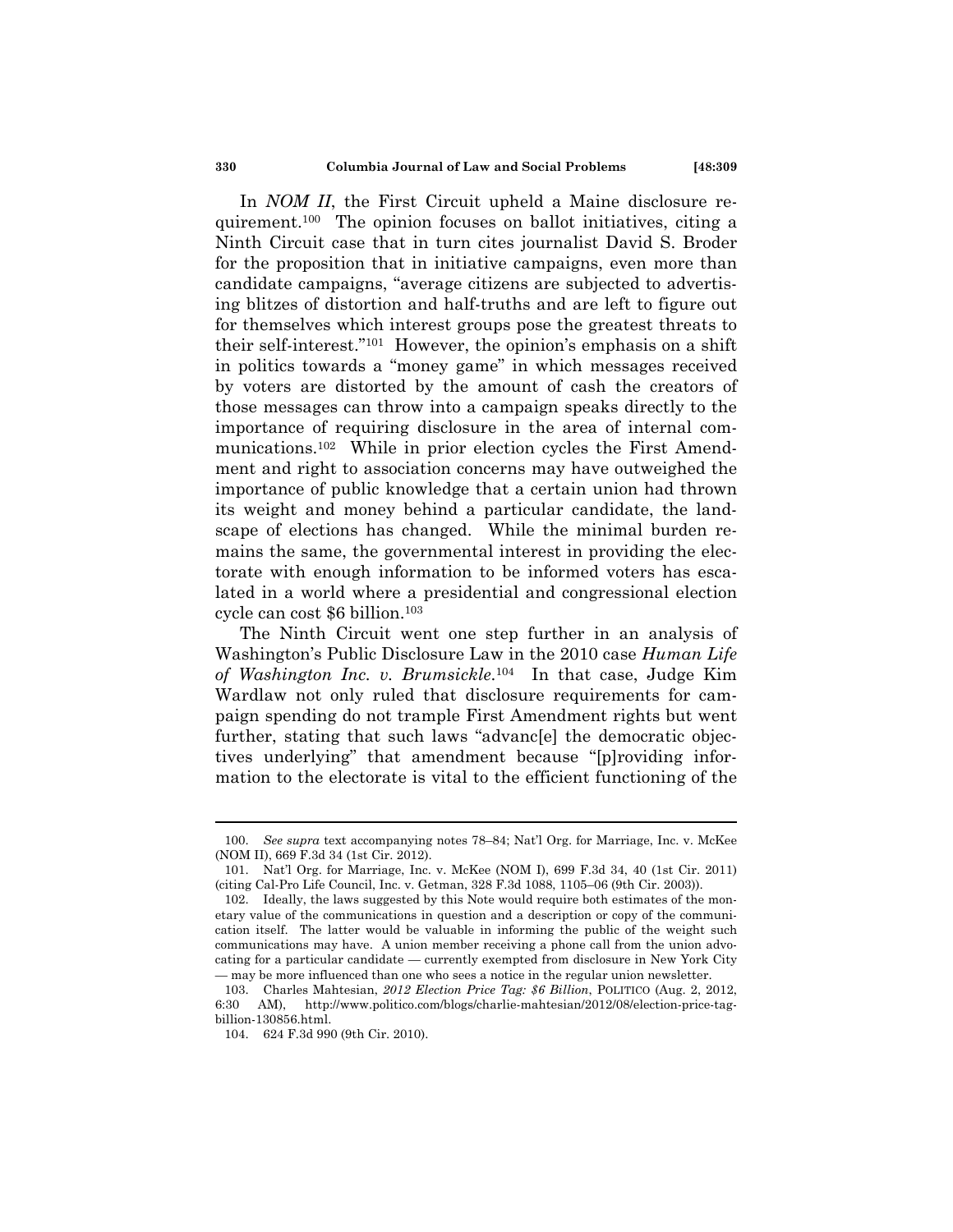marketplace of ideas."105 The opinion cites *Buckley* but emphasizes disclosure regulations as a building block of truly democratic elections in an age where money can distort politics over the *Buckley* balancing act between a potential First Amendment objection and a "sufficiently important" governmental interest.<sup>106</sup> Judge Wardlaw compared this type of regulation to the lobbying industry, an area in which the Supreme Court upheld disclosure requirements as early as 1954.107 This comparison is notable at a time when Americans consider lobbyists far less trustworthy than bankers, lawyers and even car salespeople.108 This opinion, then, hints that those making independent expenditures behind closed doors should be viewed with the same suspicion as lobbyists and should be regulated just as heavily.

Further, the cases in which circuit courts struck down disclosure requirements should not be seen as a bar to a disclosure requirement that would apply to member communications. In *Minnesota Citizens Concerned for Life*, for example, the Eighth Circuit's striking down of Minnesota's independent expenditure law turned on the fact that the law required ongoing disclosure.109 Requiring disclosure of electoral advocacy in internal communications, meanwhile, would not require unions (or corporations, where relevant) to register as PACs or submit to ongoing reporting requirements. Rather, this type of disclosure would only be necessary when such internal communications do advocate for a particular candidate. *Minnesota Citizens*, then, does not put a damper on such a law.110 Similarly, the Tenth Circuit's main concern in *Sampson v. Buescher* was an issue that simply would not apply in the member communication context: the administrative burden of requiring those making independent ex-

<sup>105.</sup> *Id.* at 1005.

<sup>106.</sup> *Id*. at 1006.

<sup>107.</sup> *Id.* (citing United States v. Harriss, 347 U.S. 612, 625 (1954)).

<sup>108.</sup> *See, e.g.*, Art Swift, *Honesty and Ethics Rating of Clergy Slides to New Low*, GALLUP (Dec. 16, 2013), http://www.gallup.com/poll/166298/honesty-ethics-rating-clergyslides-new-low.aspx (finding only 6 percent of Americans find lobbyists have "high" or "very high" honesty and ethics ratings, the lowest of any profession).

 <sup>109.</sup> Minnesota Citizens Concerned for Life, Inc. v. Swanson, 692 F.3d 864, 872 (8th Cir. 2012).

 <sup>110.</sup> The Eighth Circuit recently made a similar determination in *Iowa Right to Life Committee, Inc. v. Tooker*, 717 F.3d 576 (8th Cir. 2013). There, the court upheld a firsttime reporting requirement, as applied to a nonprofit organization, but struck down the ongoing reporting requirements of Iowa's revised election laws. *Id.* at 597–98. The court cites its previous decision in *Minnesota Citizens* repeatedly in this case. *Id.* at 584, 586, 604.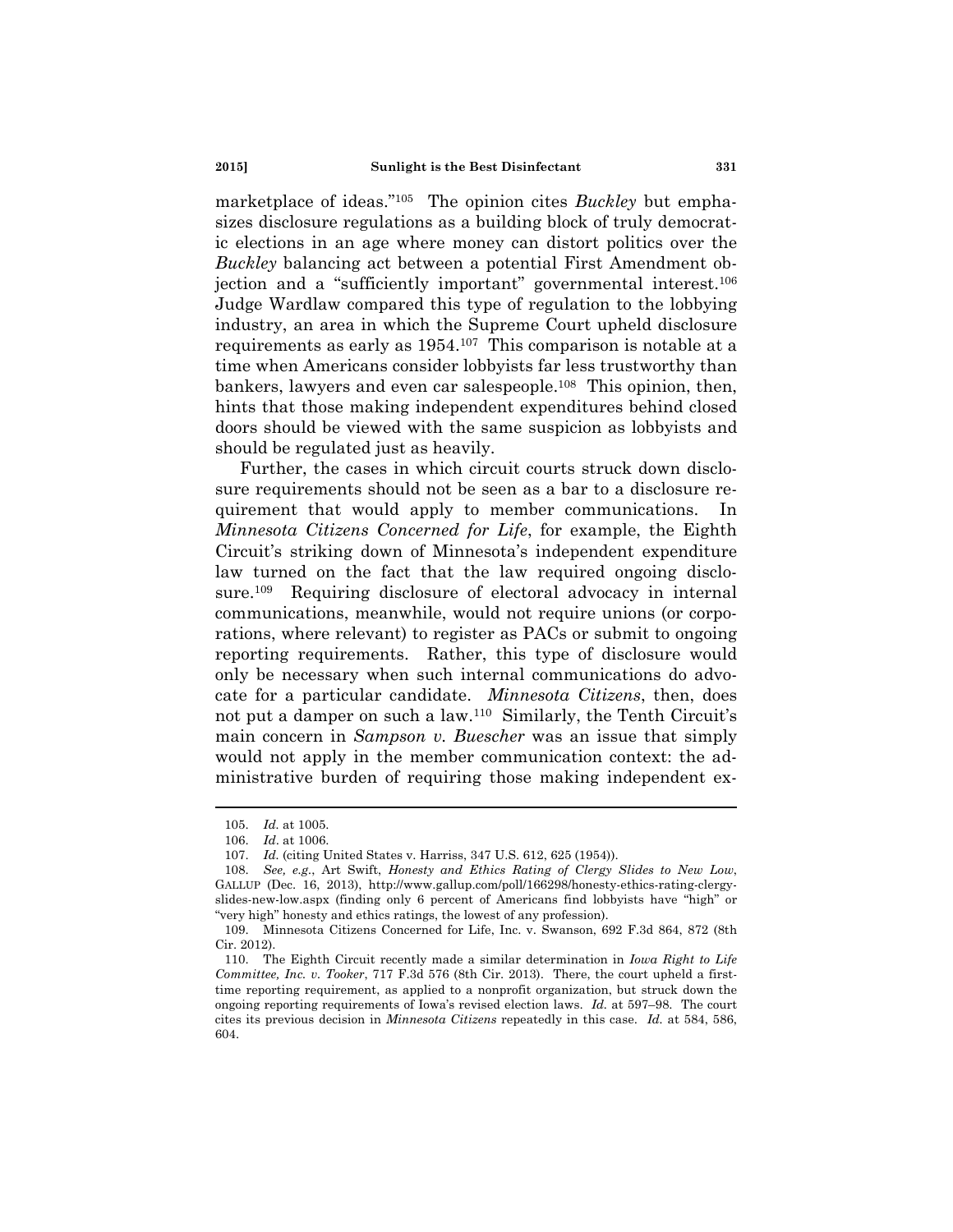penditures of less than \$1,000 to keep records and disclose their electoral activities.111 A member communication disclosure requirement could easily negate such concerns by setting a minimum amount that a union would have to spend to be subject to the law.

While the exacting scrutiny standard is by no means a permissive one, circuit courts have suggested in the years since *Citizens United* that the distorting effect big money has on elections must lead courts to favor the governmental interest in providing voters with the ability to make truly informed decisions in elections over the First Amendment concerns related to disclosure.<sup>112</sup> This trend indicates courts would treat event-triggered disclosure requirements similarly when applied to member communications, which, though they raise additional freedom of association concerns, also present a large potential source of dark money in elections.

## B. INTERNAL COMMUNICATIONS SHOULD BE SUBJECT TO PUBLIC DISCLOSURE REQUIREMENTS

If the trend holds and laws requiring the public disclosure of union member communications can continue to follow the circuit court trend and survive exacting scrutiny, the question remains whether it is worth implementing such laws. In this case, proponents of disclosure regulations face minor constitutional objections because the burden on the regulated organization is not particularly high. While there may not be as much to gain from requiring these disclosures as there is from requiring disclosure of other independent expenditures, the size and reach of unions, particularly in local elections, makes it worthwhile to consider such regulations.

The first possible constitutional objection to any regime requiring disclosure of internal communications is that such regulations may hinder the First Amendment right to freedom of association. Disclosure of members' identities may stunt contributions for fear of retribution or harm. This objection, however, has little merit in the union context. Disclosure required in this case would be about a union's activity as an organization. These laws

 <sup>111.</sup> Sampson v. Buescher, 625 F.3d 1247, 1259 (10th Cir. 2010).

<sup>112.</sup> *See, e.g.*, *Human Life of Washington Inc*., 624 F.3d at 990.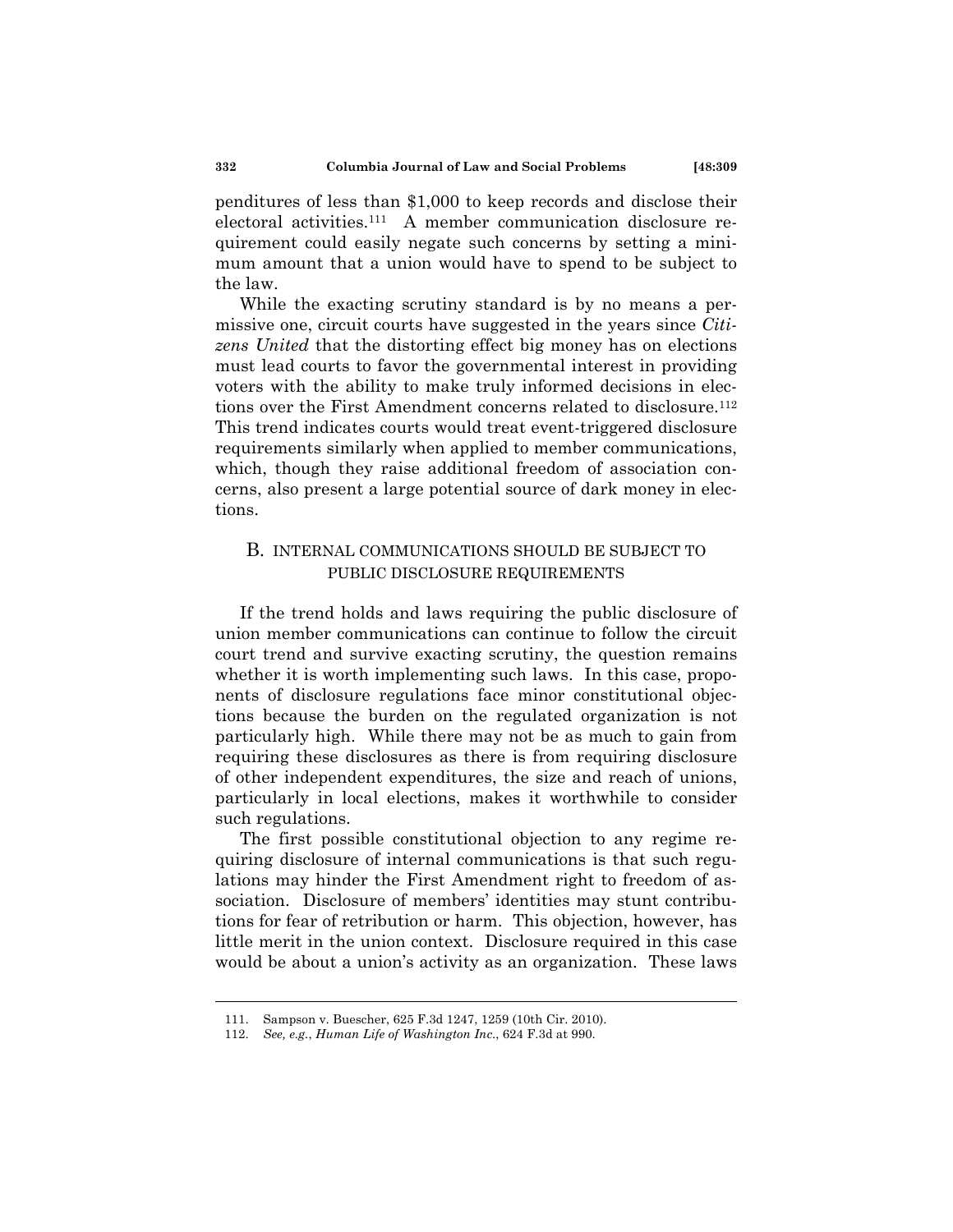would not require any additional disclosure of individual members' identities, even those who crafted the communication sent to its members.

Union members and leaders could advance the argument that disclosure of even the fact of an amount spent on electoral advocacy in member communications could subject them to reprisal; however, such an argument would be far-fetched. Even if a situation arose in which members of a union feared retribution, finding that such a fear was tied to the fact or amount the union spent on a particular member communication would depend on the union's supporting that candidate only in such private communications and not throwing its money behind a public campaign. The reality, however, is that the bulk of union support for a candidate takes the form of campaign contributions. Between 2005 and 2011, unions spent \$1.1 billion on public campaigns for candidates and ballot measures through PACs.113

The second potential objection, that the administrative burdens of reporting requirements would hinder speech in this context, is equally weak. All unions, and particularly the largest ones, keep detailed records. Indeed, unions are legally compelled to do so under the Labor Management Reporting and Disclosure Act (LMRDA), which requires unions to file annual financial reports, constitutions, bylaws and other information with the Department of Labor's Office of Labor-Management Standards.114

Because of the extensive recordkeeping requirements mandated by the Department of Labor, the additional burden of providing the necessary information to the FEC or appropriate state organization will not be significant. The D.C. Circuit has recognized as much, noting, "[a] group raising money for political speech will, we presume, always hope to raise enough to make it worthwhile to spend it. Therefore, groups would need to collect and keep the necessary data on contributions even before an expenditure is made . . . ."115 Additionally, lawmakers can easily respond to any concerns about heavier financial burdens on

 <sup>113.</sup> Tom McGinty & Brody Mullins, *Political Spending by Unions Far Exceeds Direct Donations*, WALL ST. J. (July 10, 2012, 9:49 AM), http://online.wsj.com/news/articles/ SB10001424052702304782404577488584031850026.

 <sup>114.</sup> Labor-Management Reporting and Disclosure Act of 1959, 29 U.S.C. § 431 (1959); Office Labor-Mgmt. Standards, *Fact Sheet: LMRDA Recordkeeping Requirements for Unions*, U.S. DEP'T LABOR, http://www.dol.gov/olms/regs/compliance/lmrdarecordkeeping.htm (last visited November 9, 2014).

 <sup>115.</sup> SpeechNow.org v. Fed. Election Comm'n, 599 F.3d 686, 698 (2010).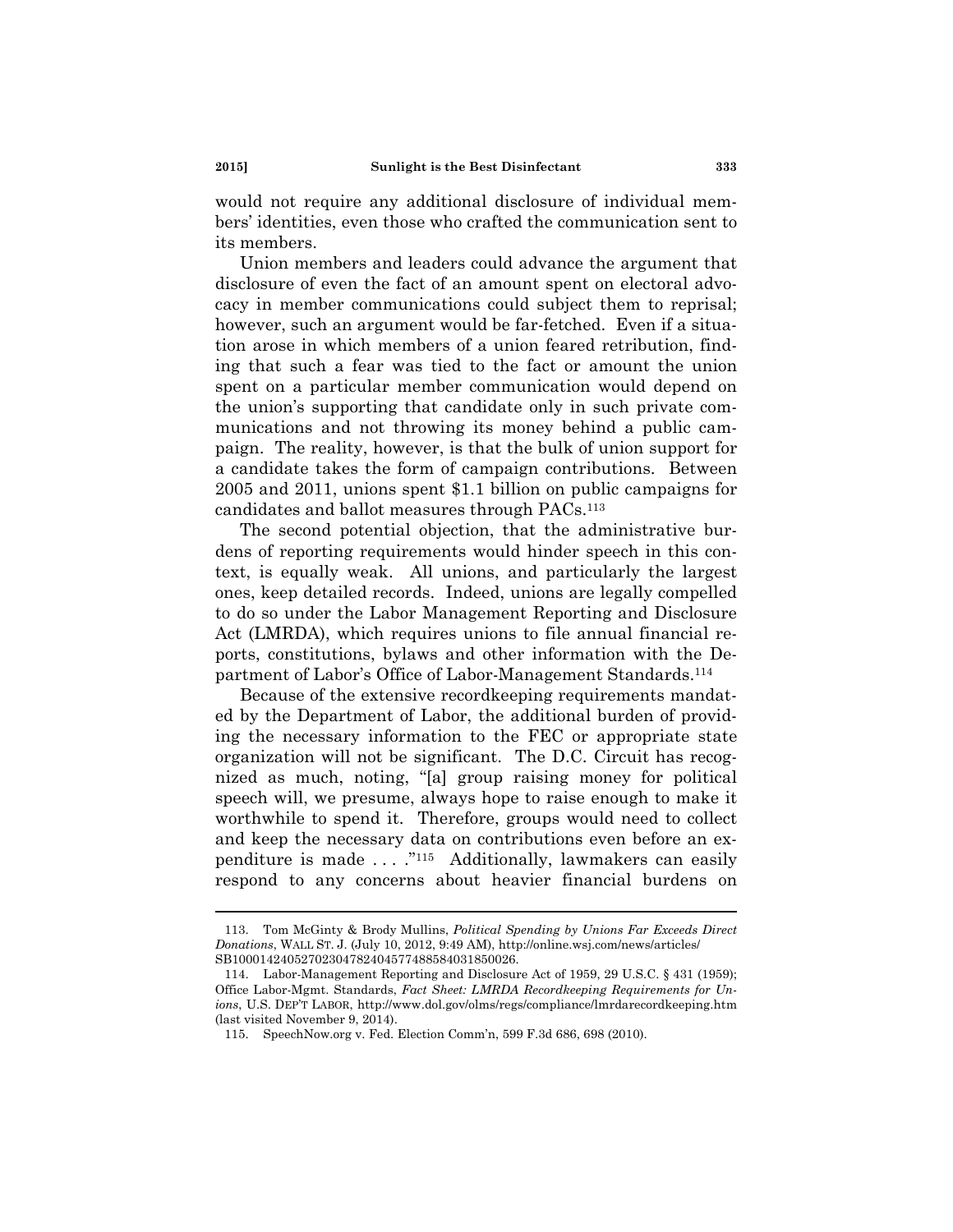smaller organizations by designating a minimum amount that must be spent before the requirement kicks in. This was the Tenth Circuit's solution in *Sampson*; the court decided it would not require disclosure from groups spending less then \$1,000 total on any given election. $116$ 

While the societal benefits of such requirements are not quite as strong as those often proffered in support of contribution disclosures, they are sufficiently important to make such a change in the law worthwhile. Typically, legislators and courts justify mandated disclosure by appealing to the public's right to have the necessary information to be fully informed about upcoming elections. In particular, it is in the government's interest for voters to understand who is financing the myriad, sometimes jargonfilled ads that lead up to any major election because this information will help voters understand a candidate's views and where her loyalties may lie after she is elected.<sup>117</sup> However, the interest at stake in the context of member communications is different and less significant. Here, the government's interest is providing the public with information about how unions are spending their money on private electoral messages to their own members. There is no danger of the public's misunderstanding the source of a certain ad or message.

But there is a public benefit to requiring such public disclosures. Public disclosure would allow the electorate to infer which candidates strongly support labor rights and which are beholden to unions, or at least more likely to support pro-union legislation. Pro-union voters may be swayed to vote for candidates that unions directly support in their member communications, and antiunion voters may vote against those candidates or, understanding the additional support those candidates are receiving from the union's support, attempt to sway public opinion.

This benefit is significant, particularly in major city elections, where unions play a large role.<sup>118</sup> For example, in the  $2013$  New York City mayoral race, which featured a crowded Democratic primary, speculation abounded over which candidates the labor

<sup>116.</sup> *Sampson*, 625 F.3d at 1261.

<sup>117.</sup> *See, e.g.*, *SpeechNow.org.*, 599 F.3d at 698.

 <sup>118.</sup> This could require only a change in city regulations, rather than state law. See *supra* Part I.C for New York City's regulation.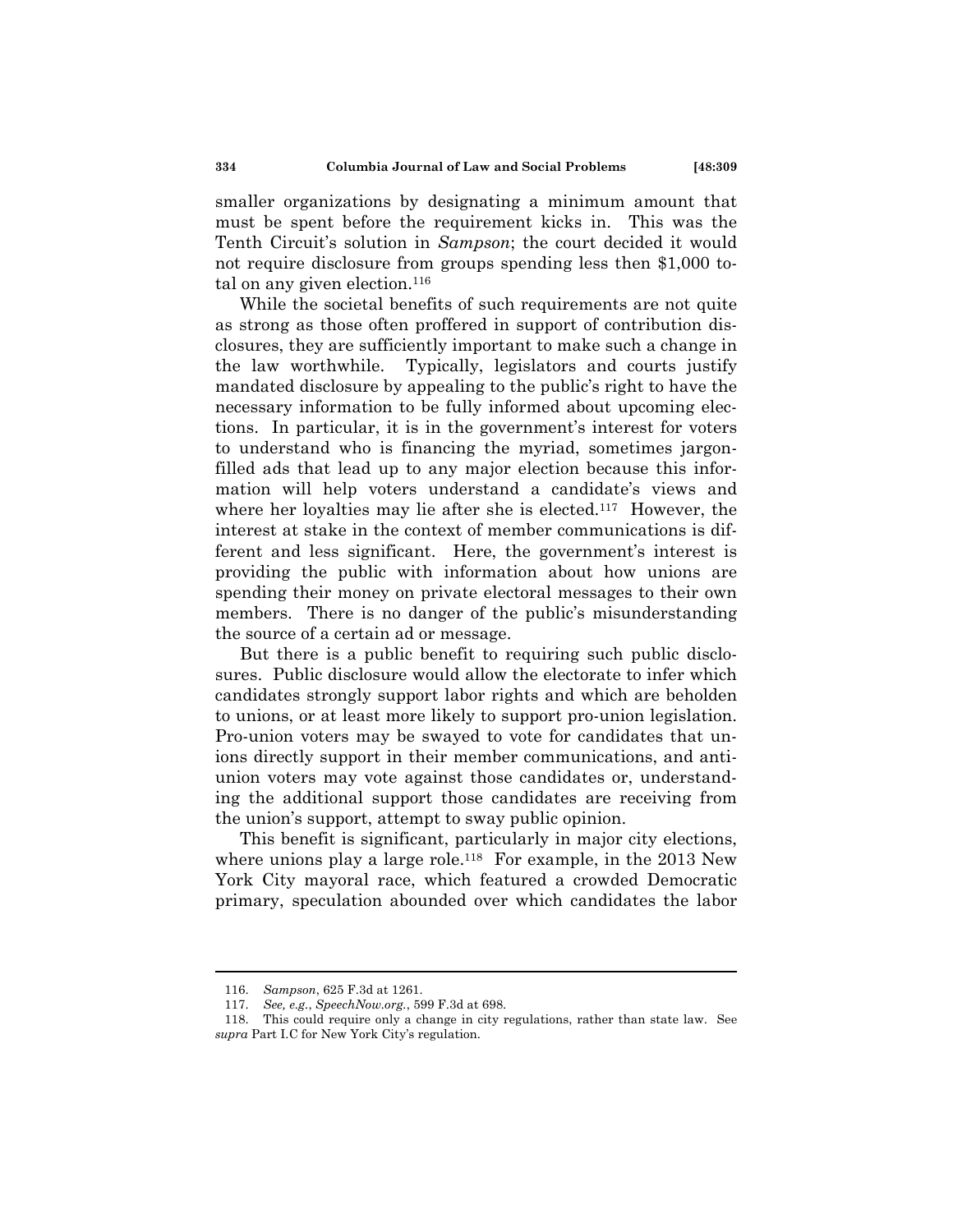unions would support.119 Political analysts speculated that an organized union, one that could convince its members to vote as a bloc, could determine the outcome of that primary.120 The numbers speak to the voting power of New York unions. The state of New York has the highest rate of union membership in the nation at 24.4 percent.121 Approximately 660,000 people voted in the Democratic primary,<sup>122</sup> and the teachers' union alone had a database of 171,000 teachers, retirees and family members.<sup>123</sup> In a primary that included nine candidates, several of whom were considered the frontrunner at some point in the election cycle, a 171,000-person voting bloc could easily be determinative.<sup>124</sup> Thus, a law requiring that organization — or any other union or corporation — to disclose any direct electoral advocacy in a regular member communication could provide a significant benefit to the voting public.

## IV. CONCLUSION

Since the 1948 case *United States v. CIO*, communications sent by a union to its members that directly advocate for or against a particular candidate have generally been exempted from the definition of "independent expenditures" in campaign

<sup>119.</sup> *See, e.g.*, Javier C. Hernández, *Labor Seeks Influence in New York's Mayoral Race*, N.Y. TIMES (June 18, 2013), http://www.nytimes.com/2013/06/19/nyregion/labor-seeksinfluence-in-new-yorks-mayoral-race.html?\_r=1&.

<sup>120.</sup> *Id*.

 <sup>121.</sup> Press Release, Bureau of Labor Statistics, Department of Labor, Union Members – 2013 (Jan. 24, 2014), *available at* http://www.bls.gov/news.release/pdf/union2.pdf.

 <sup>122.</sup> Sam Roberts, *20% Turnout in New York Primaries*, N.Y. TIMES (Sept. 12, 2013), http://www.nytimes.com/2013/09/13/nyregion/20-turnout-in-new-york-primaries.html*.*

 <sup>123.</sup> Hernández, *supra* note 119.

<sup>124.</sup> *Primary Election Voter Guide 2013*, N.Y.C. CAMPAIGN FIN. BOARD, http://www.nyccfb.info/public/voter-guide/primary\_2013/intro\_mayor.aspx (last visited October 22, 2014) (description of the nine mayoral candidates in the 2013 Democratic primary in New York City); *see also* Michael M. Grynbaum, *Hints at a Steeper Road to Victory for Perceived Front-Runner in Mayor's Race*, N.Y. TIMES (Dec. 12, 2012), http://www.nytimes.com/2012/12/13/nyregion/for-quinn-hints-of-a-steeper-road-to-victoryin-mayoral-race.html?module=Search&mabReward=relbias%3Ar%2C%7B%222%22% 3A%22RI%3A17%22%7D; David W. Chen, *Weiner Gets a Step Ahead of Other Democrats in Poll*, N.Y. TIMES (June 25, 2013), http://www.nytimes.com/2013/06/26/nyregion/weinergets-a-step-ahead-of-other-democrats-in-poll.html?module=Search&mabReward=relbias %3Ar%2C%7B%222%22%3A%22RI%3A17%22%7D; David W. Chen, *New Poll Suggests That de Blasio Is Now First Among Voters*, N.Y. TIMES (Aug. 13, 2013), http://www.nytimes.com/2013/08/14/nyregion/new-poll-suggests-that-de-blasio-is-nowfirst-among-voters.html?module=Search&mabReward=relbias%3Ar%2C%7B%222%22% 3A%22RI%3A17%22%7D.